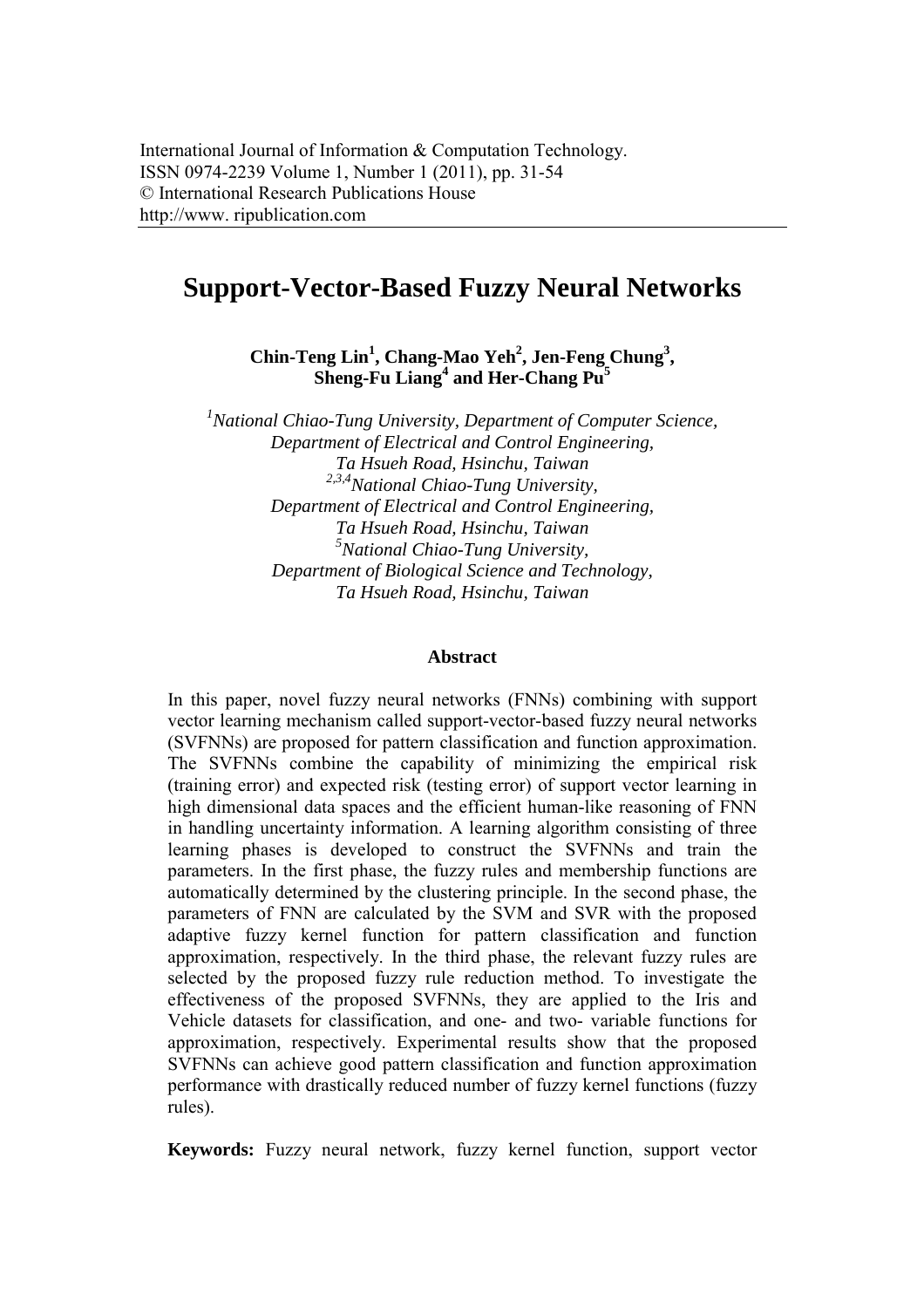machine, support vector regression, pattern classification, function approximation.

## **Introduction**

It is an important key issue in many scientific and engineering fields to classify the acquired data or estimate an unknown function from a set of input-output data pairs. As is widely known, fuzzy neural networks (FNNs) have been proposed and successfully applied to solving these problems such as classification, identification, control, pattern recognition, and image processing, etc [1]-[4]. A fuzzy system consists of a bunch of fuzzy if-then rules. Conventionally, the fuzzy if-then rules were usually derived from human experts as linguistic knowledge. Obviously, it is not always easy to derive fuzzy rules from human experts or to examine all the inputoutput data to find a number of proper rules for the fuzzy system. So, most previous researches issue the method of automatically generating fuzzy rules from numerical data and use the backpropagation (BP) and/or C-cluster type learning algorithms to train parameters of fuzzy rules and membership functions from the training data [5], [6]. However, such learning algorithm only aims at minimizing the training error, and it cannot guarantee the lowest testing error rate in the testing phase. In addition, the local solutions and slow convergence often impose practical constraints in the function approximation problems [7].

 In statistical learning theory, the support vector machine (SVM) [8] has been developed for solving these bottlenecks. SVM performs structural risk minimization and creates a classifier with minimized Vapnik Chervonenkis (VC) dimension [9]. As the VC dimension is low, the expected probability of error is low to ensure a good generalization. When SVM is employed to tackle the problems of function approximation and regression estimation, it is referred as the support vector regression (SVR) [10]. SVR can perform high accuracy and robust properties for function approximation with noise [11]. Some researches have been done on combining SVM with FNN [12]-[15]. In [12], the support vector learning mechanism provides the architecture to extract support vectors for generating fuzzy IF-THEN rules from the training data set. This method provides reliable performance in the cases of prediction. In [13], a self-organizing map with fuzzy class memberships is used to reduce the training samples to speed up the SVM training. The methods in [14]-[15] improve the accuracy of multi-class pattern recognition and regression estimation problems and reduce the influence of noises. However, the regular SVM and SVR suffer from the difficulty of long computational time in using nonlinear kernels on large datasets which come from many real applications.

 In this paper, novel support-vector-based fuzzy neural networks (SVFNNs) which integrate the statistical support vector learning method into FNN and exploit the knowledge representation power and learning ability of the FNN to determine the kernel functions of the SVM/SVR adaptively are proposed. The SVFNNs combine the capability of minimizing the empirical risk (training error) and expected risk (testing error) of support vector learning in high dimensional data spaces and the efficient human-like reasoning of FNN in handling uncertainty information. In addition, we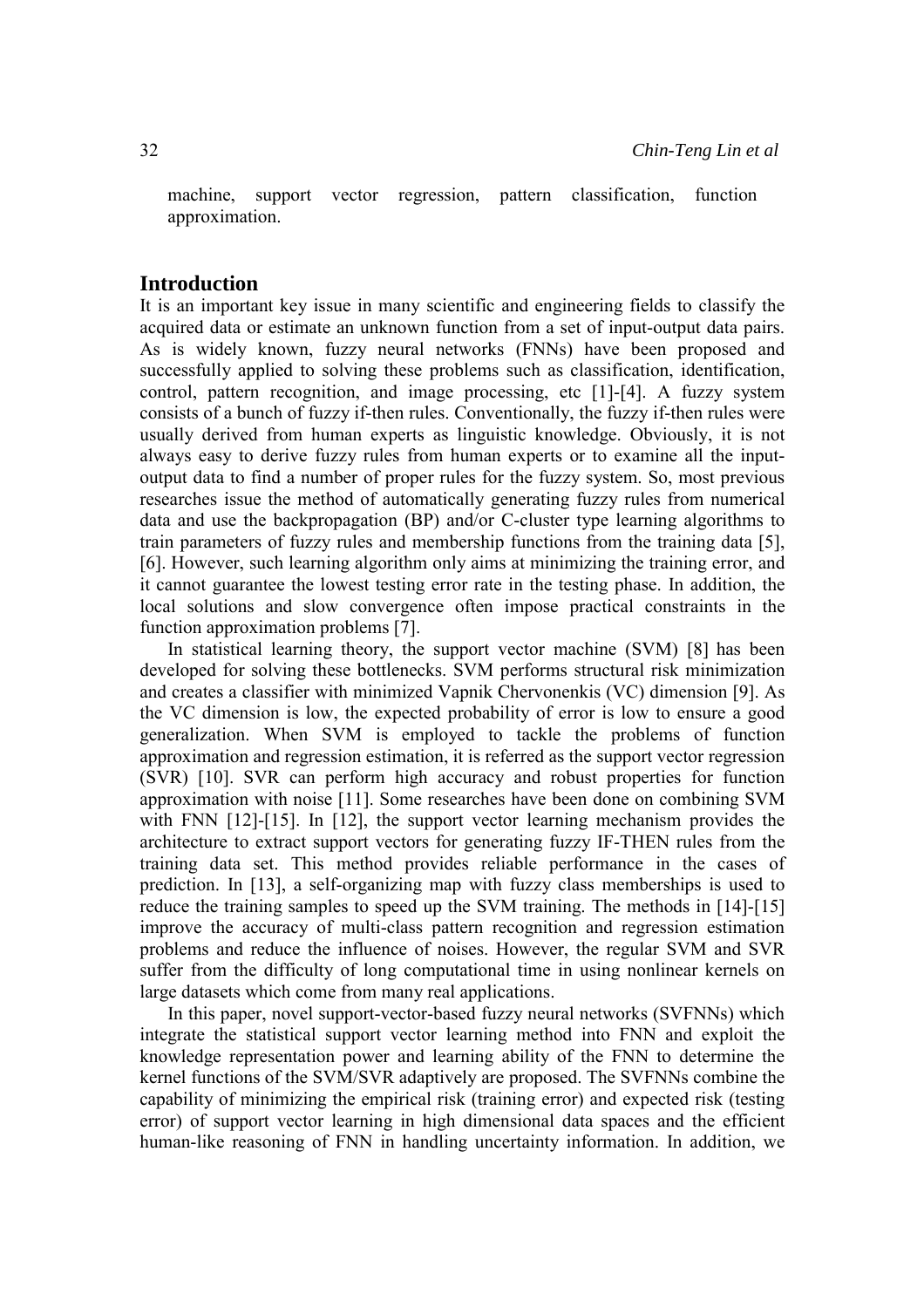also propose a novel adaptive fuzzy kernel function, which has been proven to be a Mercer kernel, to bring the advantages of FNNs (such as adaptive learning and economic network structure) to SVM/SVR. The use of the proposed fuzzy kernels provides the SVM/SVR with adaptive local representation power such that the number of support vectors can be further reduced. The proposed learning algorithm consists of three learning phases to construct and train the SVFNNs. In the first phase, the fuzzy rules and membership functions are automatically determined based on the fuzzy clustering method. In the second phase, the parameters of FNN are calculated by the SVM and SVR with the proposed adaptive fuzzy kernel function for pattern classification and function approximation, respectively. In the third phase, the relevant fuzzy rules are selected by the proposed fuzzy rule reduction method. The proposed SVFNNs are applied to the Iris and Vehicle datasets for classification and one- and two-variable functions for approximation. Experimental results show that the proposed SVFNNs can automatically generate the fuzzy rules, improve the accuracy of pattern classification and function approximation, reduce the number of required kernel functions, and increase the speed in test phase.

 The rest of this paper is organized as follows. Section II describes the structure and initial construction of SVFNNs. The learning algorithm of SVFNNs is developed in Section III. In Section IV, performance comparisons between SVFNNs and other classification and function approximation methods are made. Finally, the conclusions are summarized in Section V.

# **Structure and Construction of Initial Fuzzy Neural Network Structure of Fuzzy Neural Network**

The proposed SVFNN is a four-layered FNN that is comprised of the input, membership function, fuzzy rules, and output layers as shown in Fig.1. Layer 1 accepts input variables, whose nodes represent input linguistic variables. Layer 2 is to calculate the membership values, whose nodes represent the terms of the respective linguistic variables. Nodes at Layer 3 represent fuzzy rules. The links before Layer 3 represent the preconditions of fuzzy rules, and the links after Layer 3 represent the consequences of fuzzy rules. Layer 4 is the output layer. This four-layered network realizes the following form of fuzzy rules:

Rule R<sub>j</sub>: IF 
$$
x_1
$$
 is A<sub>1j</sub> and ... $x_i$  is A<sub>ij</sub>.... and  $x_M$  is A<sub>Mj</sub>,  
THEN y is  $d_j$ ,  $j=1, 2, \dots, N$ , (1)

where  $A_{ii}$  are the fuzzy sets of the input variables  $x_i$ ,  $i = 1, 2, \dots, M$  and  $d_i$  are the consequent parameter of y. For the ease of analysis, a fuzzy rule 0 is added as:

Rule 0: IF 
$$
x_1
$$
 is  $A_{10}$  and ... and  $x_M$  is  $A_{M0}$ ,  
THEN y is  $d_0$ , (2)

where  $A_{k0}$  is a universal fuzzy set, whose fuzzy degree is 1 for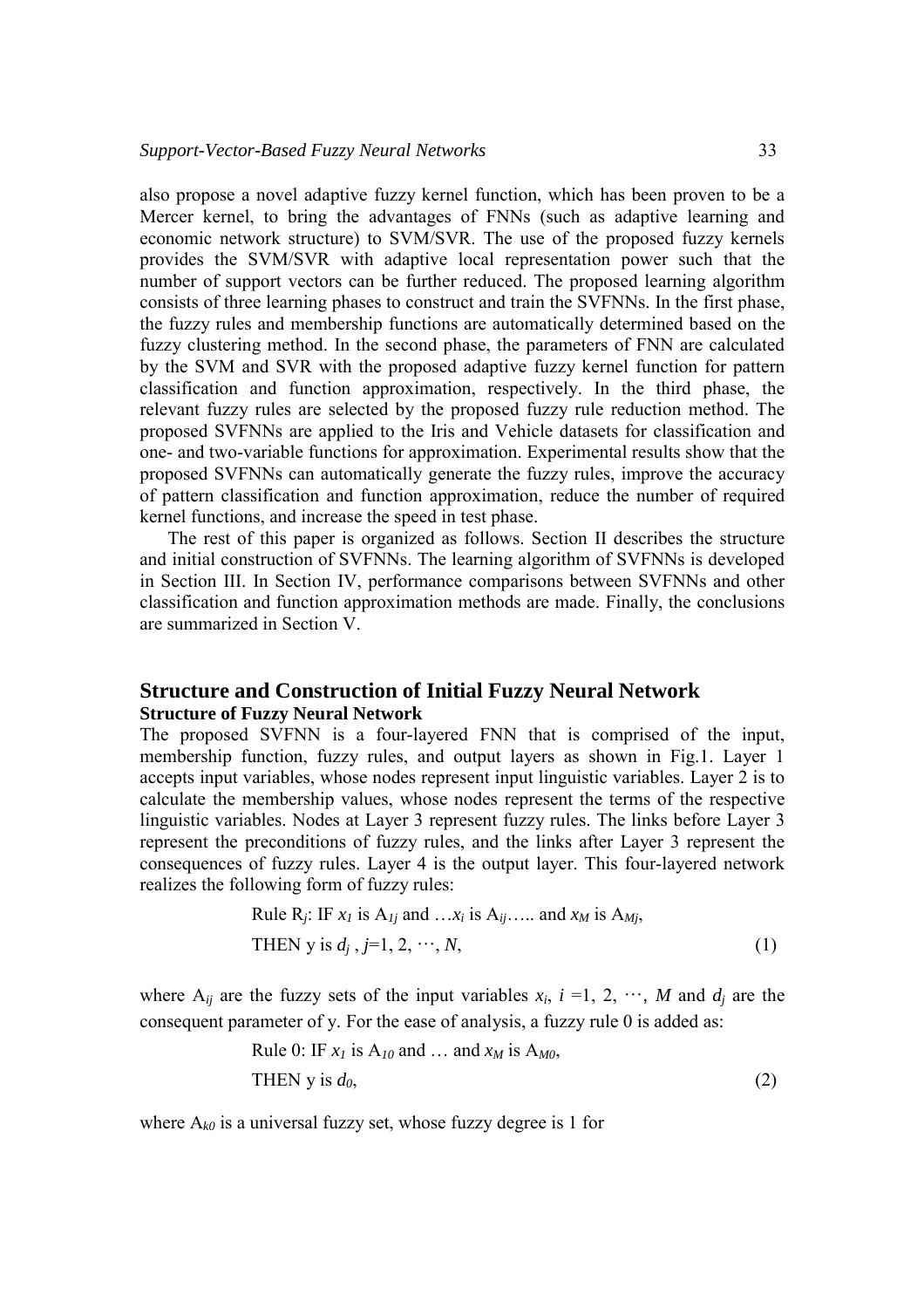

**Figure 1:** The structure of the four-layered fuzzy neural network.

any input value  $x_i$ ,  $i = 1, 2, \dots, M$  and  $d_0$  is the consequent parameter of y in the fuzzy rule 0. Define  $O^{(P)}$  and  $a^{(P)}$  as the output and input variables of a node in layer *P*, respectively. The signal propagation and the basic functions in each layer are described as follows.

**Layer 1 – Input layer:** No computation is done in this layer. Each node in this layer, which corresponds to one input variable, only transmits input values to the next layer directly. That is

$$
O^{(1)} = a_i^{(1)} = x_i, \tag{3}
$$

where  $x_i$ ,  $i=1, 2, \dots, M$  are the input variables of the FNN.

**Layer 2 – Membership function layer:** Each node in this layer is a membership function that corresponds one linguistic label ( e.g., fast, slow, etc.) of one of the input variables in Layer 1. In other words, the membership value which specifies the degree to which an input value belongs to a fuzzy set is calculated in Layer 2:

$$
O^{(2)} = u_i^{(j)}(a_i^{(2)}),\tag{4}
$$

where  $u_i^{(j)} = (\cdot)$  is a membership function  $u_i^{(j)} = (\cdot): R \rightarrow [0, 1]$ , *i*=1, 2, …, *M*, *j*=1, 2, …, *N*. With the use of Gaussian membership function, the operation performed in this layer is

$$
O^{(2)} = e^{-\frac{(a_i^{(2)} - m_{ij})^2}{\sigma_{ij}^2}}, \tag{5}
$$

where  $m_{ij}$  and  $\sigma_{ij}$  are, respectively, the center (or mean) and the width (or variance) of the Gaussian membership function of the *j*-th term of the *i*-th input variable *xi*.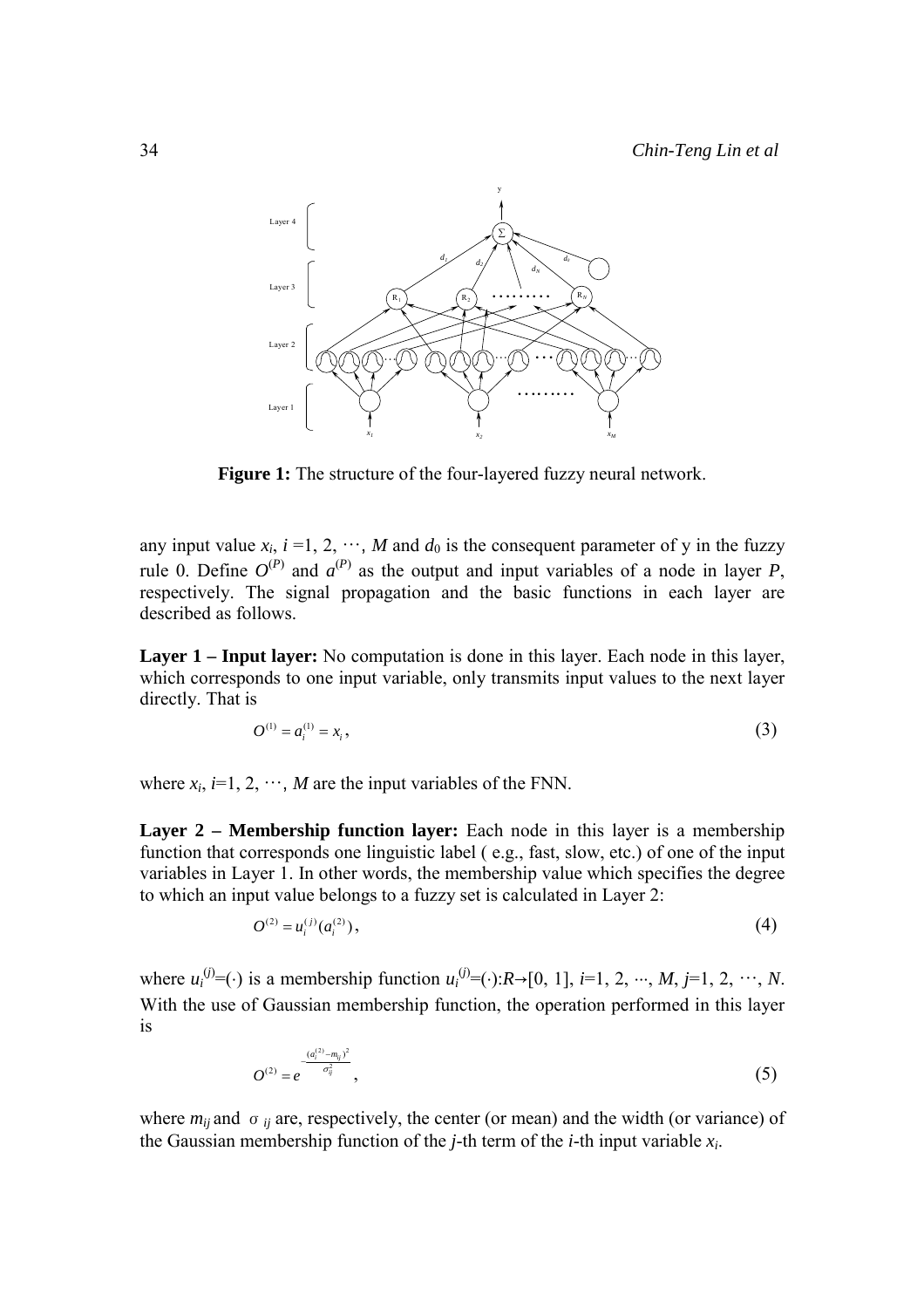**Layer 3 – Rule layer:** A node in this layer represents one fuzzy logic rule and performs precondition matching of a rule. Here we use the AND operation for each Layer 2 node

$$
O^{(3)} = \prod_{i=1}^{M} a_i^{(3)} = e^{-[\mathbf{D}_j(\mathbf{x} \cdot \mathbf{m}_j)]^T [\mathbf{D}_j(\mathbf{x} \cdot \mathbf{m}_j)]},
$$
(6)

where  $D_j = diag[1/\sigma_{1j}, \dots, 1/\sigma_{Mj}], \mathbf{m}_j = [m_{1j}, m_{2j}, \dots, m_{Mj}]^T$ ,  $\mathbf{x} = [x_1, x_2, x_3, \dots, x_M]^T$  is the FNN input vector of FNN. The output of a Layer-3 node represents the firing strength of the corresponding fuzzy rule.

**Layer 4 – Output layer:** The single node  $O^{(4)}$  in this layer is labeled with Σ, which computes the overall output and can be computed as:

$$
O^{(4)} = \sum_{j=1}^{N} d_j \times a_j^{(4)} + d_0,
$$
\n(7)

where the connecting weight  $d_i$  is the output action strength of the Layer 4 output associated with the Layer 3 rule, and the scalar  $d_0$  is a bias. Thus the fuzzy neural network mapping can be rewritten in the following input-output form:

$$
O^{(4)} = \sum_{j=1}^{N} d_j \times a_j^{(4)} + d_0 = \sum_{j=1}^{N} d_j \prod_{i=1}^{M} u_i^{(j)}(x_i) + d_0.
$$
 (8)

## **Construction of Fuzzy Rules**

In order to construct the initial fuzzy rules of FNN, the fuzzy clustering method is used to partition a set of data into a number of overlapping clusters based on the distance in a metric space between the data points and the cluster prototypes. Each cluster in the product space of the input-output data represents a rule in the rule base. In this study, the aligned clustering-based approach proposed in [16] is used to partition a set of data to establish the fuzzy preconditions in the rules.

In the classification problem, the training set is  $S = \{(\mathbf{x}_1, y_1), (\mathbf{x}_2, y_2), ..., (\mathbf{x}_v, y_v)\}$ with explanatory variable  $\mathbf{x}_i$  and the corresponding binary class labels  $y_i \in \{-1, +1\}$ , for all  $i=1, \dots, v$ , where *v* is the number of data. We use a clustering method which takes care of both the input and output values of a data set to satisfy the aforementioned conditions. That is, the clustering is done based on the fact that the points lying in a cluster also belong to the same class or have an identical value of the output variable. The class information of input data is only used in the training stage to generate the clustering-based fuzzy rules; however, in the testing stage, the input data excite the fuzzy rules directly without using class information. In addition, we also allow existence of overlapping clusters, with no bound on the extent of overlap, if two clusters contain points belonging to the same class. Thus a point may be geometrically closer to the center of a cluster, but it can belong only to the nearest cluster, which has the points belonging to the same class as that point. In the function approximation problem, the Cartesian product-space of the input and output is applied to the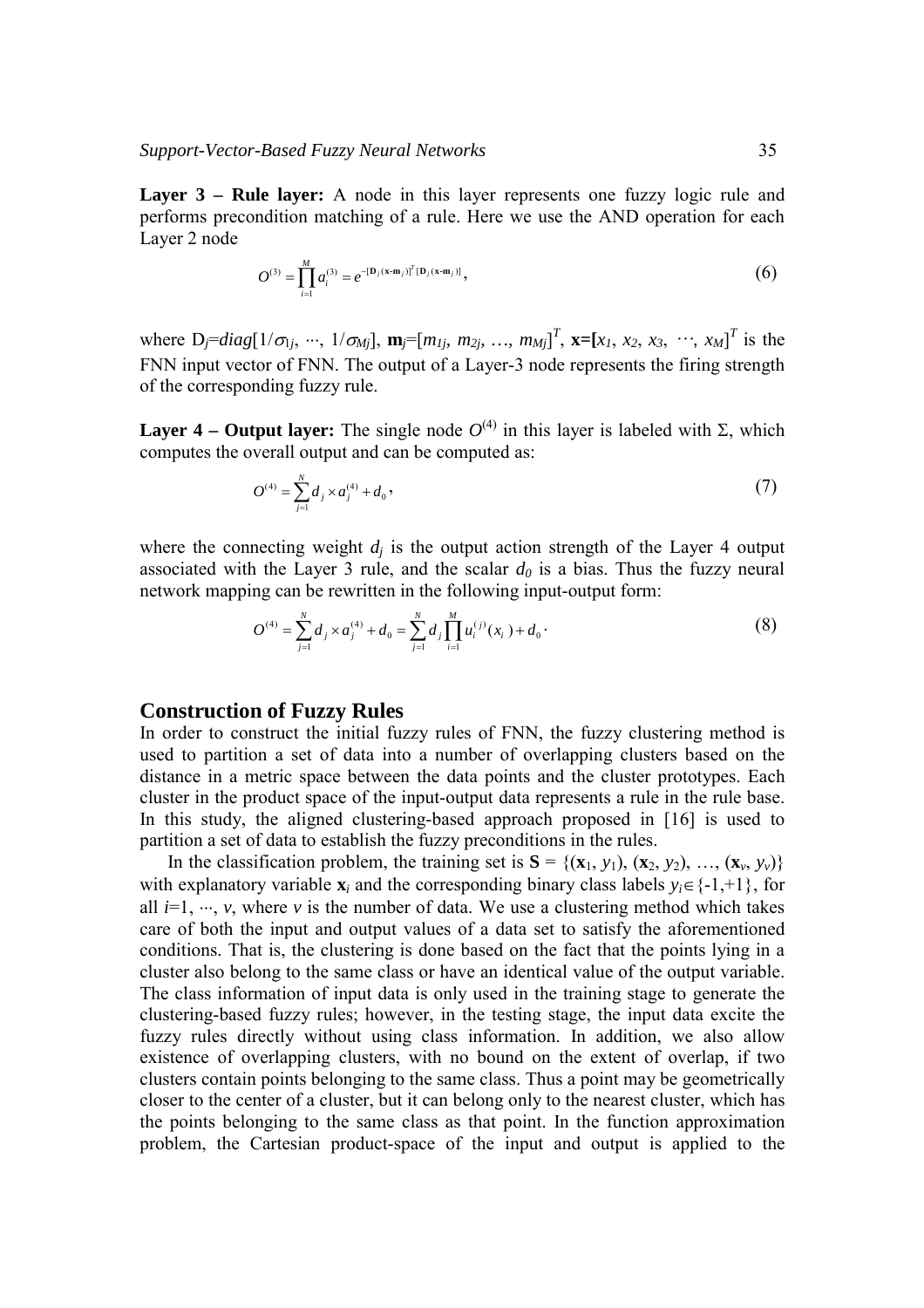clustering algorithm [17]. The training samples are partitioned into characteristic regions where the system behaviors are approximated. The input data set is formed by combining the input vector  $\mathbf{x} = [x_1, x_2, x_3, ..., x_M]^T$  and the corresponding output value *yi*.

 Based on the clustering-based approach to construct initial fuzzy rules of FNN, first the input datasets are partitioned. For each incoming pattern **b**,

$$
\mathbf{b} = \begin{cases} \mathbf{x} & \text{for classification dataset,} \\ [\mathbf{x}; y]^{T} & \text{for regression dataset,} \end{cases}
$$
 (9)

the strength a rule is fired can be interpreted as the degree the incoming pattern belongs to the corresponding cluster. A rule corresponds to a cluster in the input space, with  $\mathbf{m}_i$  and  $\mathbf{D}_i$  representing the center and variance of that cluster. We can use the firing strength derived in (6) directly as this degree measure

$$
F^{j}(\mathbf{b}) = \prod_{i=1}^{M} a_i^{(3)} = e^{-[\mathbf{D}_j(\mathbf{b}\cdot\mathbf{m}_j)]^T[\mathbf{D}_j(\mathbf{b}\cdot\mathbf{m}_j)]} \in [0,1],
$$
 (10)

where  $F^{j}$ (**b**)∈[0, 1]. In the above equation the term  $[D_j(b-m_j)]^{T}[D_j(b-m_j)]$  is the distance between **b** and the center of cluster *j*. Using this measure, we can obtain the following criterion for the generation of a new fuzzy rule. Let **b** be the newly incoming pattern. Find

$$
J = \arg \max_{1 \le j \le c(t)} F^j(\mathbf{b}),\tag{11}
$$

where  $c(t)$  is the number of existing rules at time *t*. If  $F' \leq F(t)$ , then a new rule is generated, where  $F(t) \in (0, 1)$  is a prespecified threshold that decays during the learning process. Once a new rule is generated, the next step is to assign initial centers and widths of the corresponding membership functions. Since our goal is to minimize an objective function and the centers and widths are all adjustable later in the following learning phases, it is of little sense to spend much time on the assignment of centers and widths for finding a perfect cluster. Hence we can simply set

$$
\mathbf{m}_{[c(t)+1]} = \mathbf{b},\tag{12}
$$
\n
$$
\mathbf{D}_{\text{max}} = \frac{-1}{2} \cdot diag\left[\begin{array}{ccc} 1 & \dots & 1 \end{array}\right],\tag{13}
$$

$$
\mathbf{D}_{[c(t)+1]} = \frac{-1}{\chi} \cdot diag\left[\frac{1}{\ln(F^{\prime})} \cdots \frac{1}{\ln(F^{\prime})}\right],\tag{13}
$$

according to the first-nearest-neighbor heuristic [18], where  $\chi \ge 0$  decides the overlap degree between two clusters. Similar methods are used in [19], [20] for the allocation of a new radial basis unit. However, in [19] the degree measure doesn't take the width  $\mathbf{D}_i$  into consideration. In [20], the width of each unit is kept at a prespecified constant value, so the allocation result is, in fact, the same as that in [20]. In this paper, the width is taken into account in the degree measure, so for a cluster with larger width (meaning a larger region is covered), fewer rules will be generated in its vicinity than a cluster with smaller width. This is a more reasonable result. Another disadvantage of [20] is that another degree measure (the Euclidean distance) is required, which increases the computation load.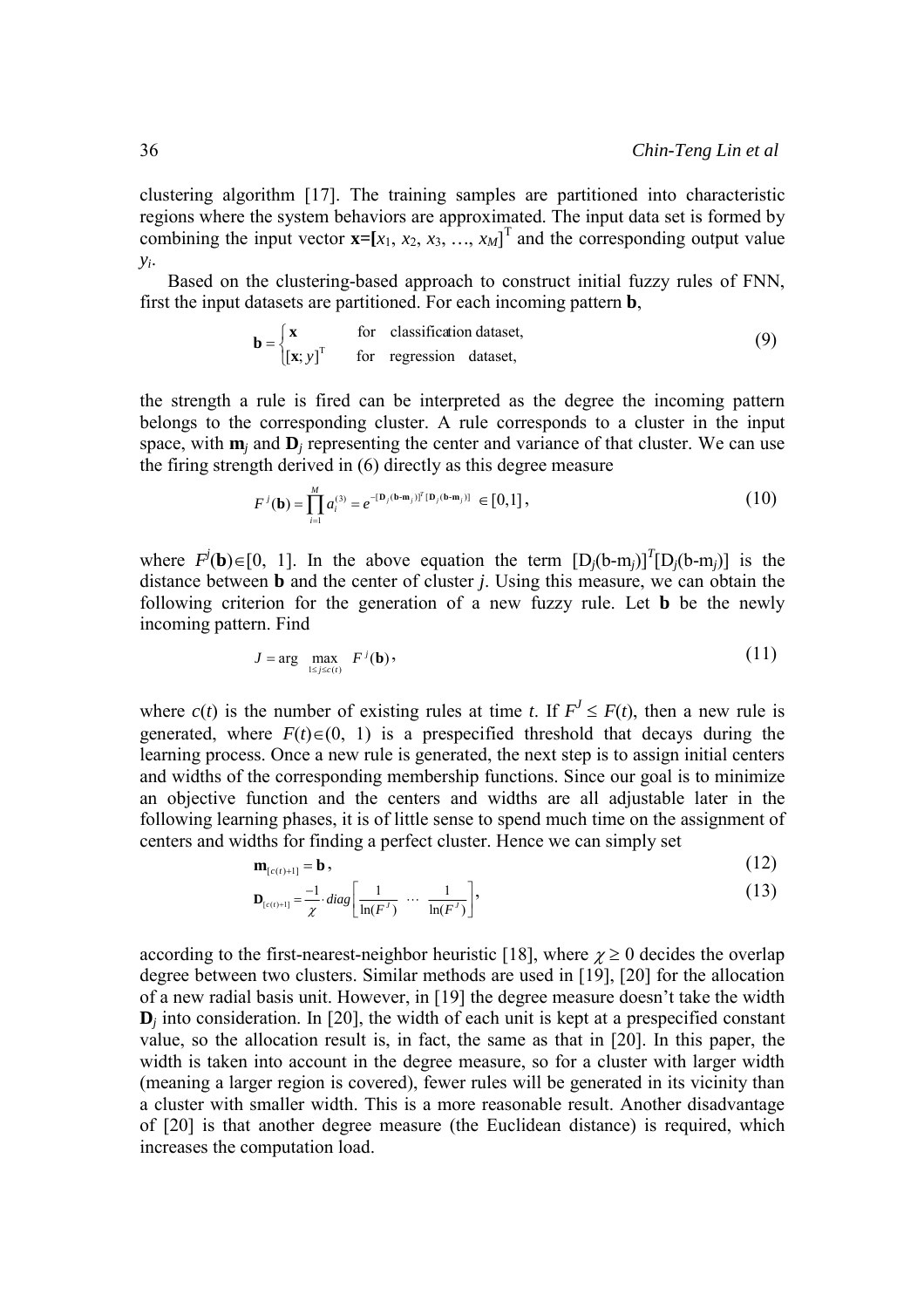After a rule is generated, the next step is to decompose the multidimensional membership function formed in (12) and (13) to the corresponding 1-D membership function for each input variable. To reduce the number of fuzzy sets of each input variable and to avoid the existence of highly similar ones, we should check the similarities between the newly projected membership function and the existing ones in each input dimension. Before going to the details on how this overall process works, let us consider the similarity measure first. Since Gaussian membership functions are used in SVFNN, we use the formula of the similarity measure of two fuzzy sets with Gaussian membership functions derived previously in [19]. Suppose that the fuzzy sets to be measured are fuzzy sets *A* and *B* with membership function  $\mu_A(x) = \exp\{- (x-c_1)^2/\sigma_1^2\}$  and  $\mu_B(x) = \exp\{- (x-c_2)^2/\sigma_2^2\}$ , respectively. The union of two fuzzy sets *A* and *B* is a fuzzy set  $A \cup B$  such that  $\mu_{A \cup B}(x) = \max[u_A(x), u_B(x)]$ , for every *x*∈*U*. The intersection of two fuzzy sets *A* and *B* is a fuzzy set *A*∩*B* such that  $\mu_{A \cap B}(x) = \min[u_A(x), u_B(x)]$ , for every  $x \in U$ . The size or cardinality of fuzzy set *A*, *M*(*A*), equals the sum of the support values of *A*: *M*(*A*)=Σ*u<sub>A</sub>*(*x*), for *x*∈*U*. Since the area of the bell-shaped function,  $\exp\{-(x-m)^2/\sigma^2\}$ , is  $\sigma\sqrt{\pi}$  and its height is always 1, it can be approximated by an isosceles triangle with unity height and the length of bottom edge  $2\sigma\sqrt{\pi}$ . We can then compute the fuzzy similarity measure of two fuzzy sets with such kind of membership functions. Assume  $c_1 \ge c_2$  as in [21], we can compute *M*|*A*∩*B*| by

$$
M |A \cap B| = \sum_{x \in U} (\min[u_A(x), u_B(x)]) = \frac{1}{2} \frac{h^2 \left[c_2 - c_1 + \sqrt{\pi}(\sigma_1 + \sigma_2)\right]}{\sqrt{\pi}(\sigma_1 + \sigma_2)} + \frac{1}{2} \frac{h^2 \left[c_2 - c_1 + \sqrt{\pi}(\sigma_1 - \sigma_2)\right]}{\sqrt{\pi}(\sigma_2 - \sigma_1)} + \frac{1}{2} \frac{h^2 \left[c_2 - c_1 - \sqrt{\pi}(\sigma_1 + \sigma_2)\right]}{\sqrt{\pi}(\sigma_1 - \sigma_2)}
$$
(14)

where  $h(\cdot)$ =max{0,  $\cdot$ }. So the approximate similarity measure is

$$
E(A,B) = \frac{M|A \cap B|}{M|A \cup B|} = \frac{M|A \cap B|}{\sigma_1 \sqrt{\pi} + \sigma_2 \sqrt{\pi} - M|A \cap B|},
$$
\n(15)

where we use the fact that  $M(A)+M(B)=M(A\cap B)+M(A\cup B)$  [21]. By using this similarity measure, we can check if two projected membership functions are close enough to be merged into one single membership function  $\mu_C(x) = \exp\{- (x - c_3)^2 / \sigma_3^2 \}$ . The mean and variance of the merged membership function can be calculated by

$$
c_3 = \frac{c_1 + c_2}{2},\tag{16}
$$

$$
\sigma_3 = \frac{\sigma_1 + \sigma_2}{2} \,. \tag{17}
$$

The detailed learning algorithm is given in next section.

#### **Learning Algorithm**

The proposed learning algorithm of SVFNN consists of three phases. In the first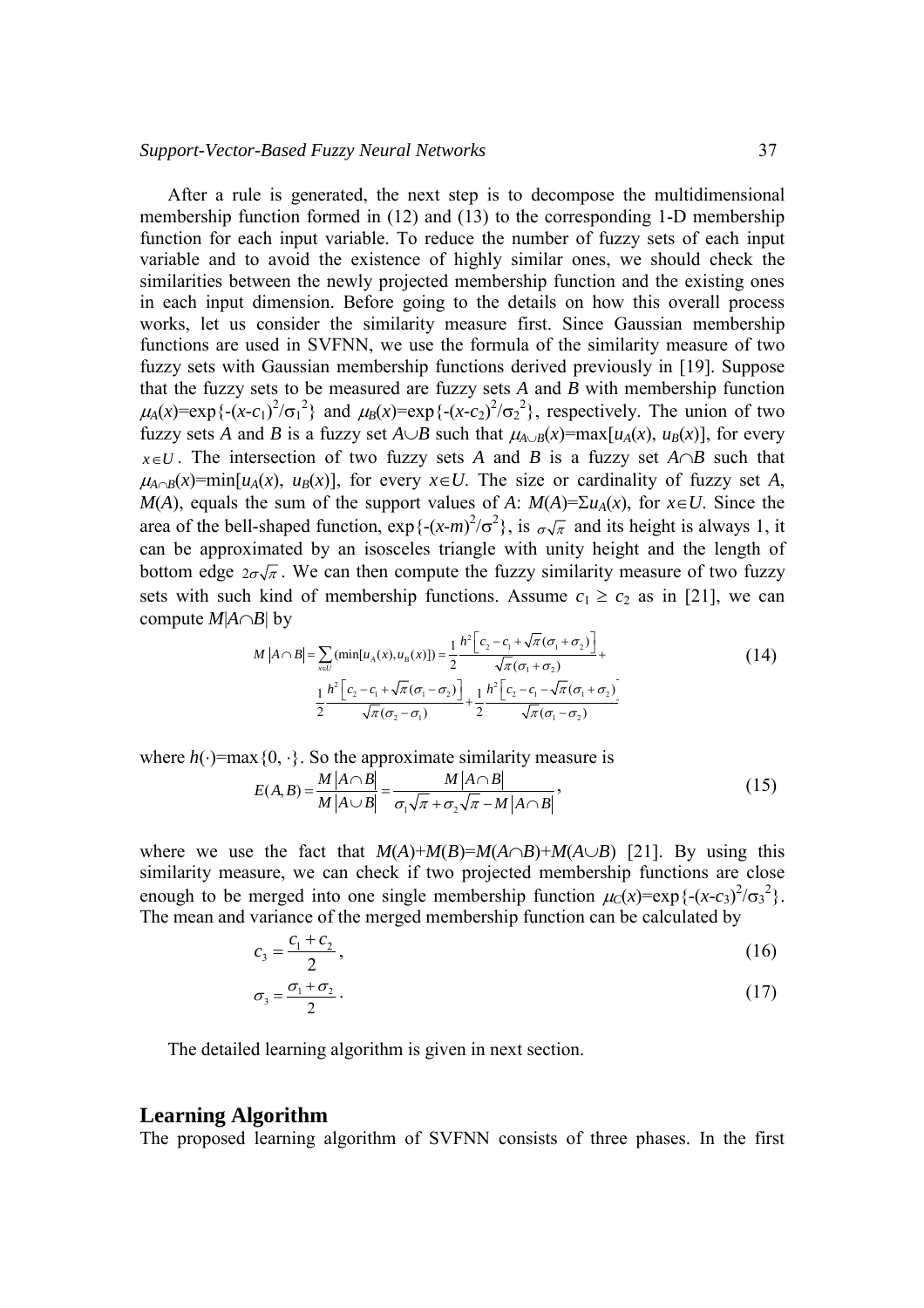phase, the initial fuzzy rule (cluster) and membership of network structure are automatically established based on the fuzzy clustering method. The input space partitioning determines the initial fuzzy rules, which is used to determine the fuzzy kernels. In the second phase, the means of membership functions and the connecting weights between layer 3 and layer 4 of SVFNN (see Fig. 1) are optimized by using the result of the support vector learning method with the fuzzy kernels for pattern classification and function approximation, respectively. In the third phase, unnecessary fuzzy rules are recognized and eliminated and the relevant fuzzy rules are determined.

#### **Learning Phase 1** – Establishing initial fuzzy rules

The first phase establishes the initial fuzzy rules. The input space partitioning determines the number of fuzzy rules extracted from the training set and also the number of fuzzy sets. We use the centers and widths of the clusters to represent the rules. To determine the cluster to which a point belongs, we consider the value of the firing strength for the given cluster. The highest value of the firing strength determines the cluster to which the point belongs. The whole algorithm of SVFNN for the generation of new fuzzy rules as well as fuzzy sets in each input variable is as follows. Suppose no rules are existent initially.

In the above algorithm,  $\sigma_{init}$  is a prespecified constant,  $c(t)$  is the rule number at time  $t$ ,  $\chi$  decides the overlap degree between two clusters, and the threshold  $F_{in}$ determines the number of rules generated. For a higher value of  $F_{in}$ , more rules are generated and, in general, a higher accuracy is achieved. The value  $\rho(t)$  is a scalar similarity criterion, which is monotonically decreasing such that higher similarity between two fuzzy sets is allowed in the initial stage of learning. The pre-specified values are given heuristically. In general, the threshold  $F_{in} = 0.35$ , prespecified constant  $\sigma_{init} = 0.5$ , the overlap degree  $\gamma = 2$ . In addition, after we determine the precondition part of fuzzy rule, we also need to properly assign the consequence part of fuzzy rule. For pattern classification, we define two output nodes for doing twocluster recognition. If output node 1 obtains higher exciting value, we know this input-output pattern belongs to class 1. Hence, initially, we should assign the proper weight  $w_{Con-1}$  for the consequence part of fuzzy rule. Another parameter in (7) that needs concern is the weight  $d_j$  associated with each  $\alpha_j^{(4)}$ . It is presented in **Learning Phase 2** to show how we can use the results to determine these weights.

> IF **b** is the first incoming input pattern THEN do *PART 1.* {Generate a new rule with center  $m_l = b$ and width  $\mathbf{D}_1 = diag[1/\sigma_{init}, \dots, 1/\sigma_{init}]$ , IF **b** is the classification dataset { IF the output pattern **y** belongs to class 1 (namely, **y**=[1 0]),  ${w_{Con-1}$ =[1 0] for indicating output node 1 been excited, } ELSE  $\{ w_{Con-1} = [0 1]$  for indicating output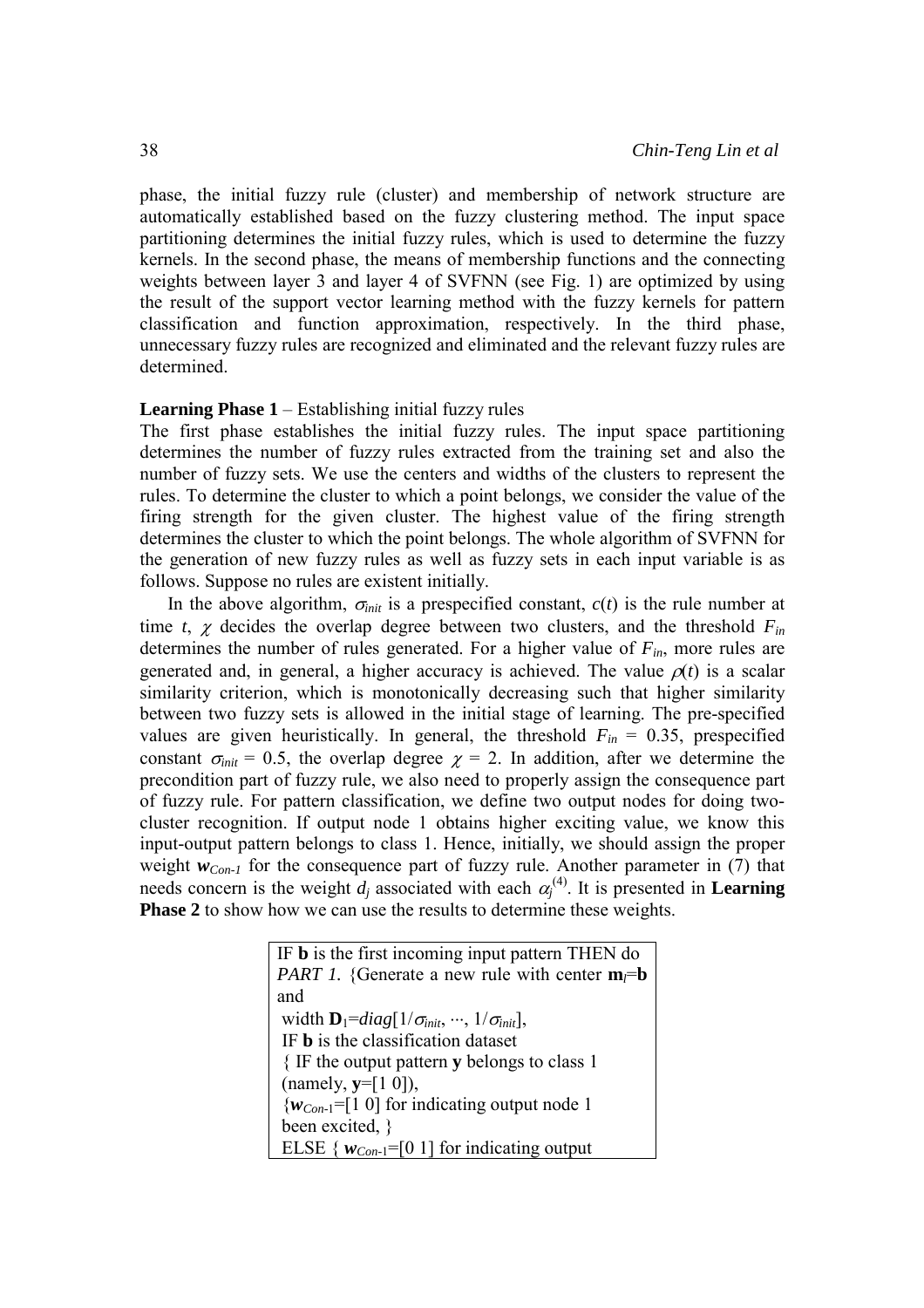node 2 been excited.}} } ELSE for each newly incoming input **b**, do *PART 2.* {Find *J*=arg(max  $F^j(\mathbf{b})$ , for  $1 \le j \le c(t)$ ) as defined in (10). IF ( $w_{Con-J} \neq y$  for classification) or  $(F' \leq F_{in}(t)$  for regression) { set  $c(t+1)=c(t)+1$  and generate a new fuzzy rule, with  $\mathbf{m}_{c(t+1)} = \mathbf{b}$  and  $\mathbf{D}_{c(t+1)} = (-1/\chi) \text{diag}(1/\ln(F^J), \dots, 1/\ln(F^J)),$ where  $\chi$  decides the overlap degree between two clusters. The  $w_{Con-c(t+1)}=y$  for classification. In addition, after decomposition, we have  $m_{new}$ *<sup>i</sup>*=*bi*,  $\sigma_{new-i} = \chi \times \ln(F^l), i=1, \cdots, M.$  Do the following fuzzy measure for each input variable *i*:  ${P}$ *{Degree*(*i*, *t*)=max<sub>1</sub> $\leq$ <sub>*i*</sub> $\leq$ *ki*(*E*[ $\mu$ (*m<sub>new-i</sub>*,  $\sigma$ <sub>*new-i*</sub>),  $\mu$ (*m<sub>ii</sub>*, <sup>σ</sup>*ij*)]), where  $E(\cdot)$  is defined in (15). IF  $Degree(i, t) \leq \rho(t)$ THEN adopt this new membership function, and set  $k_i=k_i+1$ , where  $k_i$  is the number of partitions of the *i*th input variable. ELSE merge the new membership function with closest one 2  $m_{new-i} = m_{closest} = \frac{m_{new-i} + m_{closest}}{2}$  $m_{new-i} = m_{closest} = \frac{m_{new-i} + m_{closest}}{2}$ 2  $\sigma_{new-i} = \sigma_{closest} = \frac{\sigma_{new-i} + \sigma_{closest}}{2}$ . } } **ELSE**  $\{IF F^J \leq F_{in}(t) \text{ for classification }$ {generate a new fuzzy rule with  $\mathbf{m}_{c(t+1)} = \mathbf{b}$ ,  $\mathbf{D}_{c(t+1)} = (-1/\chi) \text{diag}(1/\ln(F^J), \dots, 1/\ln(F^J))$ , and the respective consequent weight  $w_{Con-c(t+1)}=y$ . In addition, we also need to do the fuzzy measure for each input variable *i.* } } }

## **Learning Phase 2** - Calculating the parameters of SVFNN

Through above method, the initial structure of SVFNN is established. If SVFNN is applied to pattern classification, we can then use the SVM method [22] to find the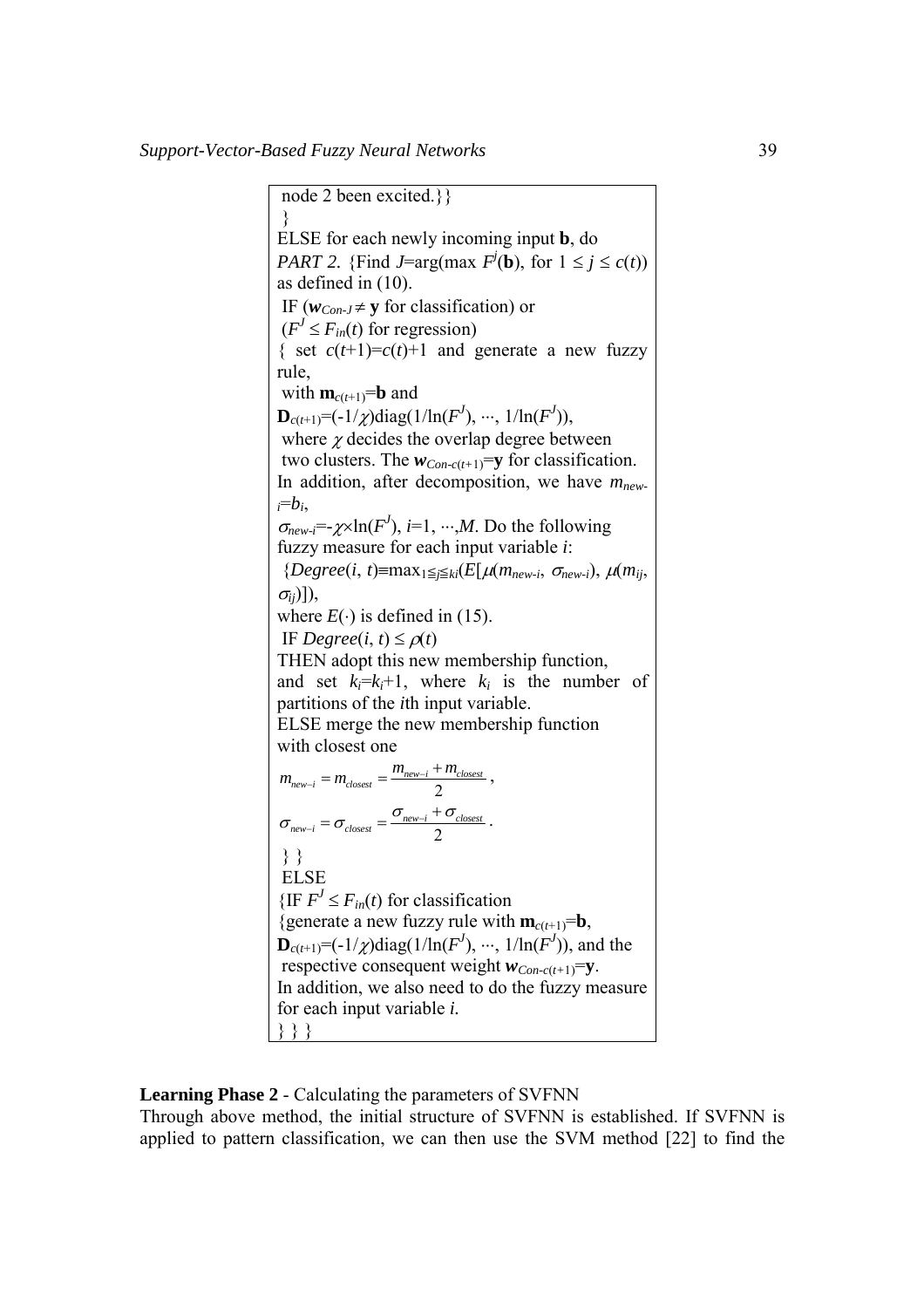optimal parameters of SVFNN that can solve classification problem. The dual quadratic optimization of SVM [23] is solved in order to obtain an optimal hyperplane for any linear or nonlinear space:

maximize 
$$
L(\vec{\alpha}) = \sum_{i=1}^{v} \alpha_i - \frac{1}{2} \sum_{i,j=1}^{v} y_i y_j \alpha_i \alpha_j K(\mathbf{x}_i, \mathbf{x}_j)
$$
  
\nsubject to  $0 \le \alpha_i \le C$ ,  $i=1, 2, \dots, v$ , and  $\sum_{i=1}^{v} y_i \alpha_i = 0$ , (18)

where  $K(\mathbf{x}_i, \mathbf{x}_j)$  is the fuzzy kernel that is defined as [24]

$$
K(\hat{\mathbf{x}}, \hat{\mathbf{z}}) = \begin{cases} \prod_{i=1}^{M} u_j(x_i) \cdot u_j(z_i), & \text{if } \hat{\mathbf{x}} \text{ and } \hat{\mathbf{z}} \text{ are both in the } j \text{-th cluster} \\ 0, & \text{otherwise,} \end{cases}
$$
(19)

where  $\hat{\mathbf{x}} = [x_1, x_2, x_3, \dots, x_M] \in \mathbb{R}^M$  and  $\hat{\mathbf{z}} = [z_1, z_2, z_3, \dots, z_M] \in \mathbb{R}^M$  are any two training samples, and  $u_i(x_i)$  is the membership function of the *j*-th cluster, and *C* is a userspecified positive parameter to control the tradeoff between complexity of SVM and the number of nonseparable points. This quadratic optimization problem can be solved and a solution  $\vec{\alpha}_0 = (\alpha_1^0, \alpha_2^0, \cdots, \alpha_{nsv}^0)$  can be obtained, where  $\alpha_i^0$  are Lagrange coefficients, and *nsv* is the number of support vectors. The corresponding support vectors  $\mathbf{sv}=[\mathbf{s}\mathbf{x}_1,\mathbf{s}\mathbf{x}_2,\cdots,\mathbf{s}\mathbf{x}_i,\cdots,\mathbf{s}\mathbf{x}_{nsv}]$  can be obtained, and the constant (threshold)  $d_0$ in  $(7)$  is

$$
d_0 = \frac{1}{2} \Big[ \big( w_0 \cdot x^*(1) \big) + \big( w_0 \cdot x^*(-1) \big) \Big] \text{ with } w_0 = \sum_{i=1}^{nsv} \alpha_i y_i x_i, \tag{20}
$$

where the support vector  $x^*(1)$  belongs to the first class and support vector  $x^*(-1)$ belongs to the second class.

 If SVFNN is applied to function approximation, the optimal parameters of SVFNN are trained by using the  $\epsilon$ -insensitivity loss function SVR [22] based on the fuzzy kernels [24]. The dual quadratic optimization of SVR [23] is solved in order to obtain an optimal hyperplane for any linear or nonlinear space:

maximize 
$$
L(\alpha, \alpha^*) = -\varepsilon \sum_{i=1}^{\nu} (\alpha_i^* + \alpha_i) + \sum_{i=1}^{\nu} (\alpha_i^* - \alpha_i) y_i
$$
  

$$
-\frac{1}{2} \sum_{i,j=1}^{\nu} (\alpha_i^* - \alpha_i) (\alpha_j^* - \alpha_j) K(\mathbf{x}_i, \mathbf{x}_j)
$$

subject to constraints

$$
\sum_{i=1}^{v} \alpha_i^* = \sum_{i=1}^{v} \alpha_i, \ 0 \le \alpha_i^* \le C, \ 0 \le \alpha_i \le C, \ i=1, 2, \cdots, v,
$$
\n(21)

where  $K(\mathbf{x}_i, \mathbf{x}_j)$  is the fuzzy kernel that is defined as [24],  $\varepsilon$  is a previously chosen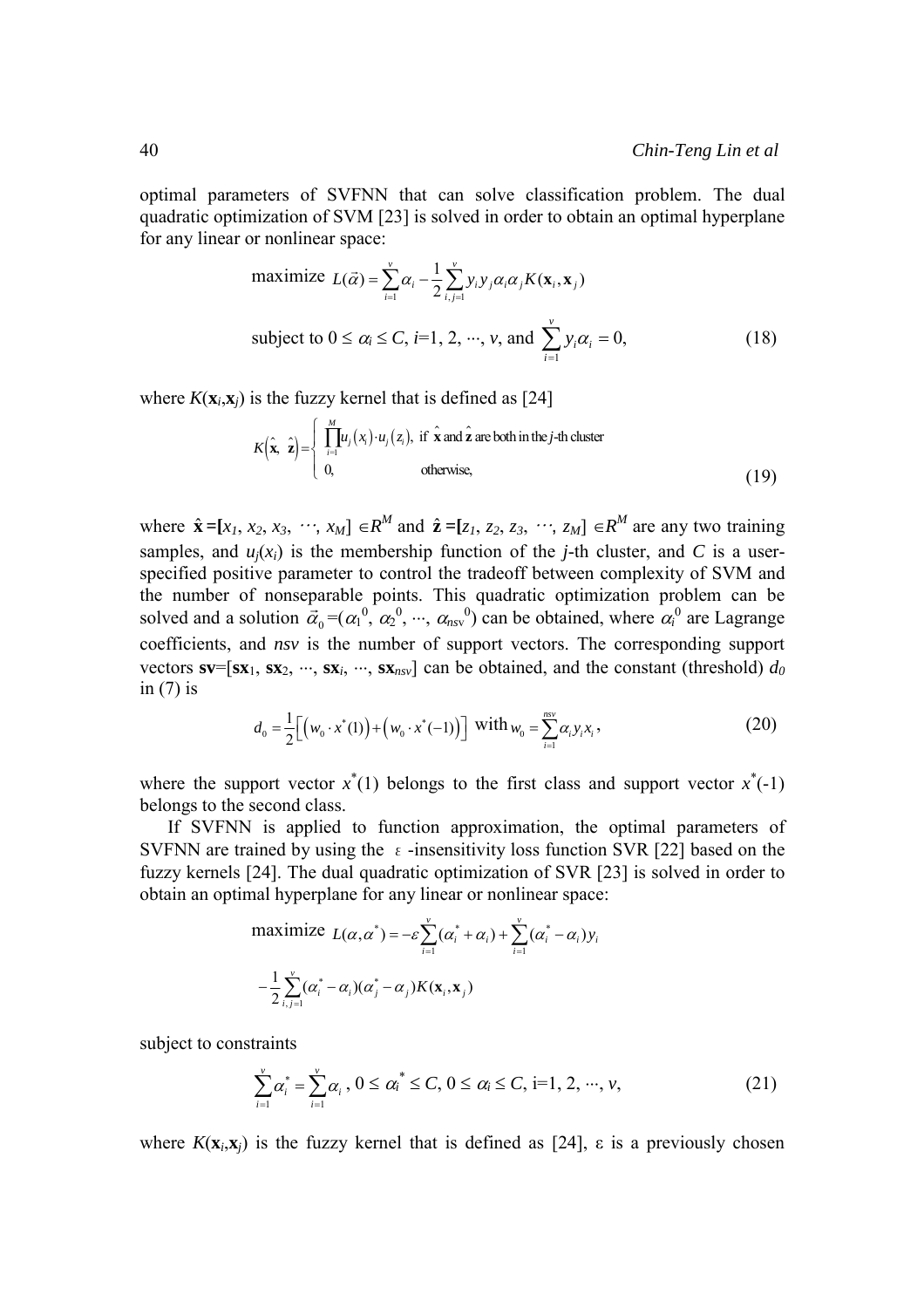nonnegative number ε for ε-insensitive loss function, and *C* is a user-specified positive parameter to control the tradeoff between complexity of SVR and the number of nonseparable points. This quadratic optimization problem can be solved and a solution  $\vec{a} = (\alpha_1, \alpha_2, \ldots, \alpha_{nv})$  and  $\vec{a}^* = (\alpha_1^*, \alpha_2^*, \ldots, \alpha_{nv}^*)$  can be obtained, where  $\alpha_i$  and  $\alpha_i^*$  are Lagrange coefficients. The corresponding support vectors  $\mathbf{sv}=[\mathbf{s}\mathbf{x}_1,\mathbf{s}\mathbf{x}_2,\dots,\mathbf{s}\mathbf{x}_i,$  $\cdots$ ,  $\mathbf{s}$ **x**<sub>*nsv*</sub>] can be obtained, and the constant (threshold)  $d_0$  in (7) is

$$
d_0 = \frac{1}{\nu} \left( \sum_{i=1}^{\nu} (\mathbf{y}_i - \mathbf{x}_i^T \mathbf{w}_0) \right) \text{ with } \mathbf{w}_0 = \sum_{i=1}^{nsv} (\alpha_i^* - \alpha_i) \mathbf{x}_i, \qquad (22)
$$

 Hence, the fuzzy rules of SVFNN are reconstructed by using the results of the SVM and SVR learning with fuzzy kernels, for pattern classification and function approximation, respectively. The means and variances of the membership functions can be calculated by the values of support vector  $\mathbf{m}_i = s\mathbf{x}_i$ ,  $j=1, 2, \dots$ , *nsv*, in (5) and (6) and the variances of the multidimensional membership function of the cluster that the support vector belongs to, respectively. The coefficients  $d_i$  in (7) corresponding to **m**<sub>*j*</sub>=**sx**<sub>*j*</sub> can be calculated by  $d_j = y_j(\alpha_j^* - \alpha_j)$ . In this phase, the use of variable-width fuzzy kernels makes SVM and SVR more efficient in terms of the number of required support vectors, which are corresponding to the fuzzy rules in SVFNN.

#### **Learning Phase 3** – Removing irrelevant fuzzy rules

In this phase, the number of fuzzy rules learning in Phases 1 and 2 is reduced by removing some irrelevant fuzzy rules and the consequent parameters of the remaining fuzzy rules is retuned under the condition that the accuracy of SVFNN for pattern classification or function approximation is kept almost the same. The method reduces the number of fuzzy rules by minimizing the distance measure between original fuzzy rules and reduced fuzzy rules without losing the generalization performance. To achieve this goal, we rewrite (8) as

$$
O^{(4)} = \sum_{j=1}^{N} d_j \times a_j^{(4)} + d_0 = \sum_{j=1}^{N} d_j \prod_{i=1}^{M} e^{-\frac{(x_i - m_{ij})^2}{\sigma_{ij}^2}} + d_0,
$$
 (23)

where *N* is the number of fuzzy rules after Learning phases 1 and 2. Now we try to approximate it by the expansion of a reduced set:

$$
O^{\text{Re}(4)} = \sum_{q=1}^{R_z} \beta_q \times a_q^{\text{Re}(4)} + d_0 = \sum_{q=1}^{R_z} \beta_q \prod_{i=1}^{M} e^{-\frac{(x_i - m_{iq}^{\text{Re}})^2}{\sigma_{iq}^{\text{Re}^2}}} + d_0
$$

and

$$
a_q^{\text{Re}(4)}(\mathbf{x}) = \prod_{i=1}^{M} e^{-\frac{(x_i - m_{iq}^{\text{Re}})^2}{\sigma_{iq}^{\text{Re}^2}}},
$$
\n(24)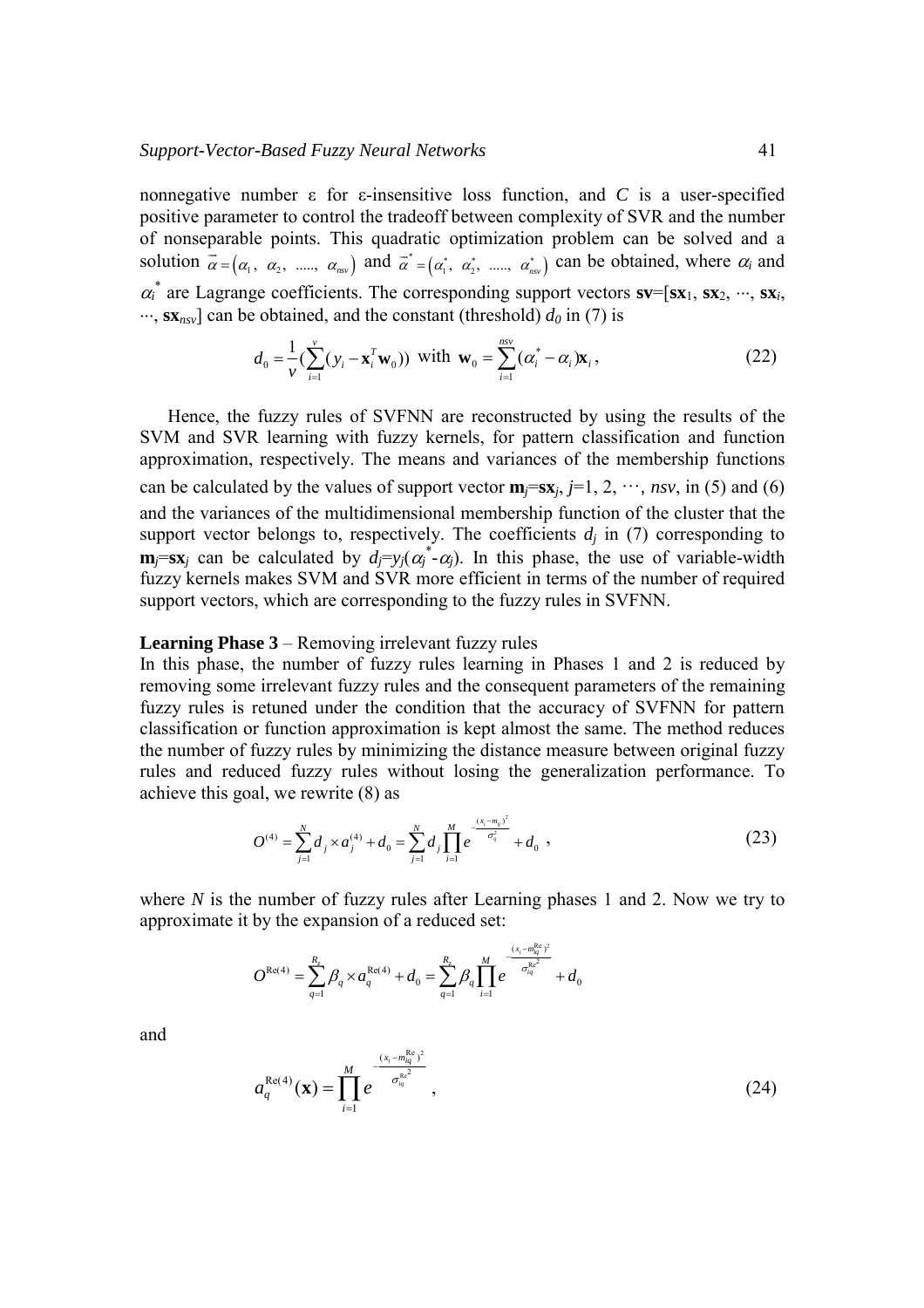where  $R_z$  is the number of reducing fuzzy rules with  $N \ge R_z$ ,  $\beta_q$  is the consequent parameters of the remaining fuzzy rules, and  $m_{iq}^{Re}$  and  $\sigma_{iq}^{Re}$  are the mean and variance of reducing fuzzy rules and  $\mathbf{m}_q^{\text{Re}} = [m_{1q}^{\text{Re}}, m_{2q}^{\text{Re}}, \cdots, m_{Mq}^{\text{Re}}]^T$ . For choosing the more important  $R_z$  fuzzy rules from the old  $N$  fuzzy rules, the approximation in (24) can be achieved by computing a whole sequence of reduced set approximations [25]

$$
O_r^{\text{Re}(4)} = \sum_{q=1}^r \beta_q \times a_q^{\text{Re}(4)}\,,\tag{25}
$$

for  $r=1, 2, \dots, R_z$ . Then, the mean and variance parameters,  $\mathbf{m}_q^{\text{Re}}$  and  $\sigma_q^{\text{Re}}$ , in the expansion of the reduced fuzzy-rule set in (24) can be obtained by the following iterative optimization rule [25]:

$$
\mathbf{m}_{q+1}^{\text{Re}} = \frac{\sum_{j=1}^{N} d_j \times a_j^{(4)}(\mathbf{m}_q^{\text{Re}}) \times \mathbf{m}_j}{\sum_{j=1}^{N} d_j \times a_j^{(4)}(\mathbf{m}_q^{\text{Re}})}.
$$
(26)

According to (26), we can find the parameters,  $\mathbf{m}_q^{\text{Re}}$  and  $\sigma_q^{\text{Re}}$ , corresponding to the first most important fuzzy rule and then remove this rule from the original fuzzy rule set represented by  $\mathbf{m}_i$ ,  $j=1, 2, \dots, N$  and put (add) this rule into the reduced fuzzy rule set. Then the procedure for obtaining the reduced rules is repeated. The optimal coefficients  $\beta_q$ , *q*=1, 2, ...,  $R_z$ , are then computed to approximate  $O^{(4)} = \Sigma(d_j \times a_j)$ , for  $j=1, ..., N$ , by  $\hat{O}^{Re(4)} = \Sigma (\beta_q \times a_q^{Re})$  [25], for  $q=1, ..., R_z$ , and can be obtained as

$$
\beta = [\beta_1, \beta_2 \dots \dots \beta_{R_{\zeta}}] = \mathbf{K}_{R_{\zeta} \times R_{\zeta}}^{-1} \times \mathbf{K}_{R_{\zeta} \times N} \times \Theta,
$$
\n(27)

where

$$
\mathbf{K}_{R_z \times R_z} = \begin{pmatrix} a_1^{\text{Re}(4)}(\mathbf{m}_1^{\text{Re}}) & a_1^{\text{Re}(4)}(\mathbf{m}_2^{\text{Re}}) & \cdots & a_1^{\text{Re}(4)}(\mathbf{m}_{R_z}^{\text{Re}}) \\ a_2^{\text{Re}(4)}(\mathbf{m}_1^{\text{Re}}) & a_2^{\text{Re}(4)}(\mathbf{m}_2^{\text{Re}}) & \vdots & \vdots \\ \vdots & \ddots & \ddots & a_{R_z-1}^{\text{Re}(4)}(\mathbf{m}_{R_z}^{\text{Re}}) \\ a_{R_z}^{\text{Re}(4)}(\mathbf{m}_1^{\text{Re}}) & \cdots & a_{R_z}^{\text{Re}(4)}(\mathbf{m}_{R_z-1}^{\text{Re}}) & a_{R_z}^{\text{Re}(4)}(\mathbf{m}_{R_z}^{\text{Re}}) \end{pmatrix}
$$
(28)

and

$$
\mathbf{K}_{R_z \times N} = \begin{pmatrix} a_1^{\text{Re}(4)}(\mathbf{m}_1) & a_1^{\text{Re}(4)}(\mathbf{m}_2) & \cdots & a_1^{\text{Re}(4)}(\mathbf{m}_{R_z}) \\ a_2^{\text{Re}(4)}(\mathbf{m}_1) & a_2^{\text{Re}(4)}(\mathbf{m}_2) & \vdots & \vdots \\ \vdots & \ddots & \ddots & a_{R_z}^{\text{Re}(4)}(\mathbf{m}_{N_z}) \\ a_{R_z}^{\text{Re}(4)}(\mathbf{m}_1) & \cdots & a_{R_z}^{\text{Re}(4)}(\mathbf{m}_{N_z}) & a_{R_z}^{\text{Re}(4)}(\mathbf{m}_{N_z}) \end{pmatrix}
$$
(29)

and

$$
\Theta = [d_1, d_2, \cdots, d_N]. \tag{30}
$$

The whole learning scheme is iterated until the new rules are sufficiently sparse.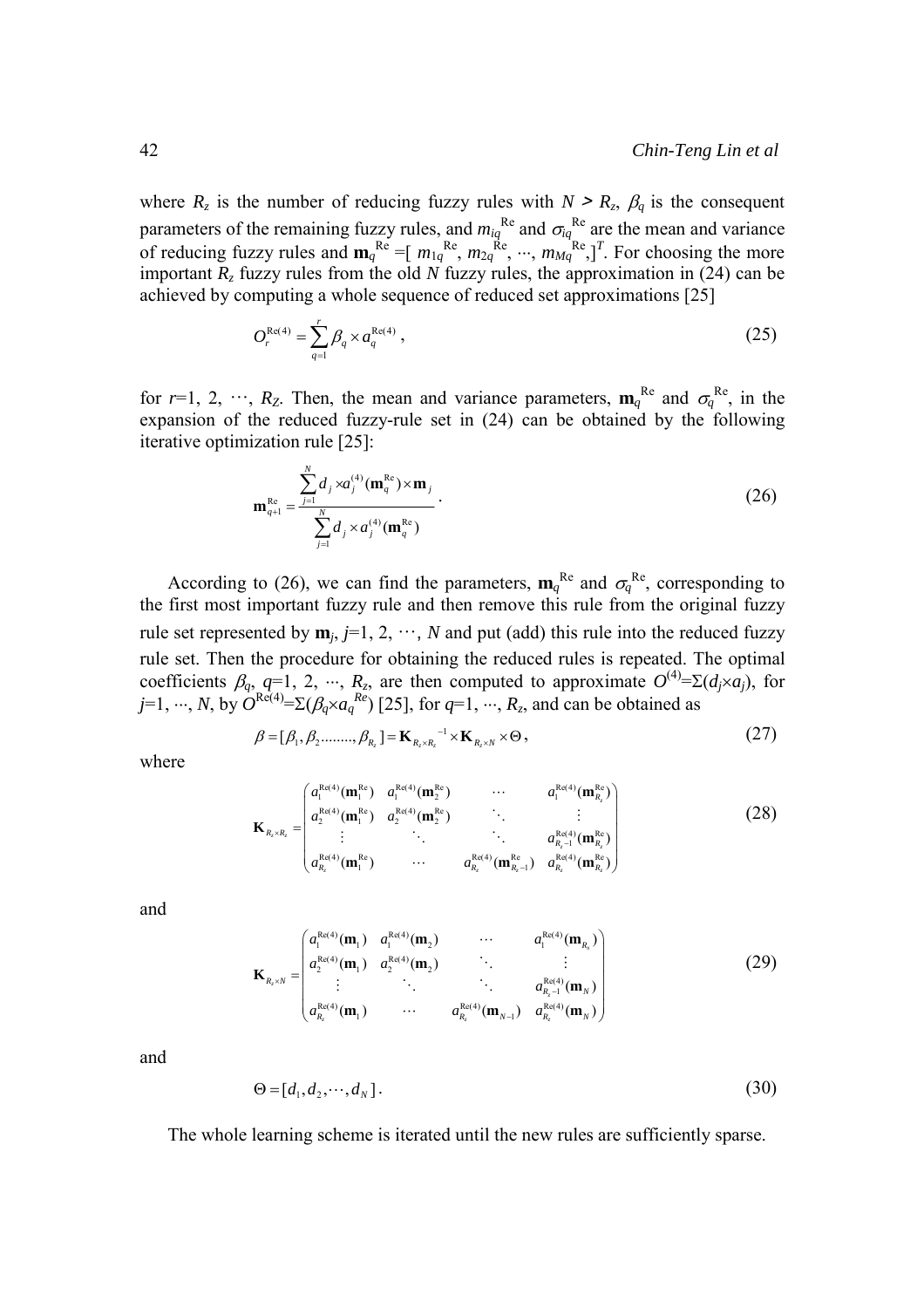### **Experimental Results and Discussions**

In order to evaluate the performance of the proposed SVFNNs, we apply SVFNNs to the Iris dataset from UCI repository [26] and the Vehicle dataset from Statlog collection [27] for classification, and the one- and two- variable functions for approximation, respectively.

### **Pattern Classification**

The Iris dataset is originally a collection of 150 samples belonging to three classes. The Vehicle dataset consists of 846 samples belonging four classes. Because the Iris and Vehicle datasets do not contain testing data explicitly, we divide the whole data in Iris and Vehicle datasets into two halves as the training and testing datasets, respectively.

 Tables 1 and 2 show the classification accuracy rates and the number of used fuzzy rules (i.e., support vectors) in the SVFNN applied to the Iris and Vehicle datasets, respectively. The criterion of determining the number of reduced fuzzy rules is the difference of accuracy values before and after reducing one fuzzy rule. If the difference is larger than 0.5%, meaning that some important support vector has been removed, then we stop the rule reduction. The generalized accuracy is estimated by using different cost parameters  $C=[2^{12}, 2^{11}, 2^{10}, \ldots, 2^{2}]$  in (18). We apply 2-fold cross-validation for 100 times on the whole training data in the Iris and Vehicle datasets and then average all the results. The cost parameter *C* that results in the best average cross-validation rate for SVM training is chosen to predict the test set. In Table 1, the proposed SVFNN is verified by using the Iris dataset, where the constant *n* in the symbol SVFNN-*n* means the number of the learned fuzzy rules. It uses fourteen fuzzy rules and achieves an error rate of 2.6% on the training data and an error rate of 4% on the testing data. When the number of fuzzy rules is reduced to seven, its error rate is increased to 5.3%. When the number of fuzzy rules is reduced to four, its error rate is increased to 13.3%. Continuously decreasing the number of fuzzy rules will keep the error rate increasing. In Table 2, the proposed SVFNN is verified by using the Vehicle dataset and we have the similar experimental results as those in Table 1.

| SVFNN-n (SVFNN with <i>n</i> fuzzy Training |            |               | Testing process   |       |  |
|---------------------------------------------|------------|---------------|-------------------|-------|--|
| rules)                                      | process    |               |                   |       |  |
|                                             | Error rate | $\mathcal{C}$ | Number of         | Error |  |
|                                             |            |               | misclassification | rate  |  |
| SVFNN-14                                    | 2.6%       | $2^{12}$      | 3                 | 4%    |  |
| SVFNN-11                                    | 2.6%       | $2^{12}$      |                   | 4%    |  |
| SVFNN-9                                     | 2.6%       | $2^{12}$      | 3                 | $4\%$ |  |
| SVFNN-7                                     | $4\%$      | $2^{12}$      | 4                 | 5.3%  |  |
| SVFNN-4                                     | 17.3%      | $2^{12}$      | 10                | 13.3% |  |
| 1. Input dimension is 4.                    |            |               |                   |       |  |
| 2. The number of training data is 75.       |            |               |                   |       |  |
| 3. The number of testing data is 75.        |            |               |                   |       |  |

**Table 1:** Experimental results of SVFNN classification on the Iris dataset.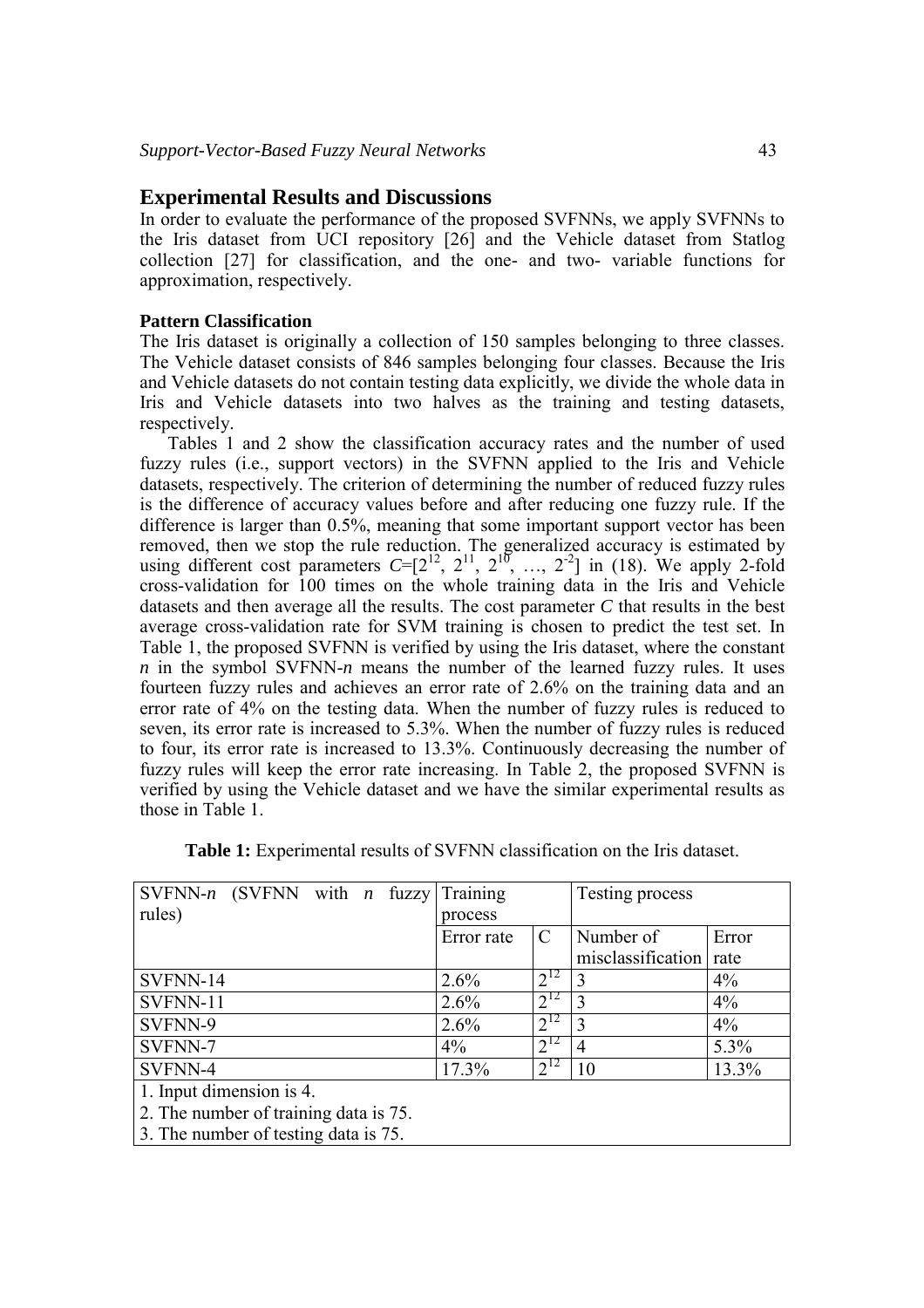| SVFNN-n (SVFNN with $n$ fuzzy          | Training   |               | Testing process   |       |
|----------------------------------------|------------|---------------|-------------------|-------|
| rules)                                 | process    |               |                   |       |
|                                        | Error rate | $\mathcal{C}$ | Number of         | Error |
|                                        |            |               | misclassification | rate  |
| <b>SVFNN-321</b>                       | 13.1%      | $2^{11}$      | 60                | 14.2% |
| SVFNN-221                              | 13.1%      | $2^{11}$      | 60                | 14.2% |
| <b>SVFNN-171</b>                       | 13.1%      | $2^{11}$      | 60                | 14.2% |
| SVFNN-125                              | 14.9%      | $2^{11}$      | 61                | 14.5% |
| <b>SVFNN-115</b>                       | 29.6%      | $2^{11}$      | 113               | 26.7% |
| 1. Input dimension is 18.              |            |               |                   |       |
| 2. The number of training data is 423. |            |               |                   |       |
| 3. The number of testing data is 423.  |            |               |                   |       |

**Table 2:** Experimental results of SVFNN classification on the Vehicle dataset.

**Table 3:** Classification error rate comparisons among FNNs, RBF-kernel-based SVM, RSVM and SVFNN classifiers, where NA means "not available".

|            | Datasets FNN [28, 29]        |               | RBF-kernel-based<br><b>SVM</b> [30] |               | <b>RSVM</b> [31]   |               | <b>SVFNN</b>   |               |
|------------|------------------------------|---------------|-------------------------------------|---------------|--------------------|---------------|----------------|---------------|
|            | <b>FUZZY</b><br><b>RULES</b> | Error<br>rate | support<br>vectors                  | Error<br>rate | support<br>vectors | Error<br>rate | Fuzzy<br>rules | Error<br>rate |
| Iris       | <b>NA</b>                    | 4.3%          | 16                                  | 3.3%          | 14                 | 4%            |                | 5.3%          |
| Vehicle NA |                              | 29.9%         | 343                                 | 13.4%         | 198                | 14%           | 125            | 14.5%         |

 The performance comparisons among the existing fuzzy neural network classifiers [28], [29], the RBF-kernel-based SVM (without support vector reduction) [30], reduced support vector machine (RSVM) [31] and the proposed SVFNNs are made in Table 3.

 These results indicate that the testing error rates of SVFNN are lower than FNN classifiers [28], [29], and the SVFNN uses less support vectors as compared to the regular SVM using fixed-width RBF kernels [30]. As compared to RSVM [31], the proposed SVFNN can not only achieve high classification accuracy, but also reduce the number of support vectors quit well. For FNN and SVM, the computational cost depends on the number of the rules (FNN) and the number of the support vectors (SVM), respectively. According to Table 3, it can be found that the computational cost of the proposed SVFNN is less than the regular SVM and RSVM in testing stage.

 We also perform a receiver operating characteristic (ROC) analysis [32]-[34] to evaluate the assessing performance of the proposed SVFNNs for pattern classification as shown in Fig. 2. The ROC curve is a plot of the classification sensitivity (i.e. true positive rate) as the ordinate versus the specificity (i.e. false positive rate) as the abscissa. It is obtained by continuously varying the threshold associated with its decision function. In an ideal condition, if the area under the ROC curve is equal to 1,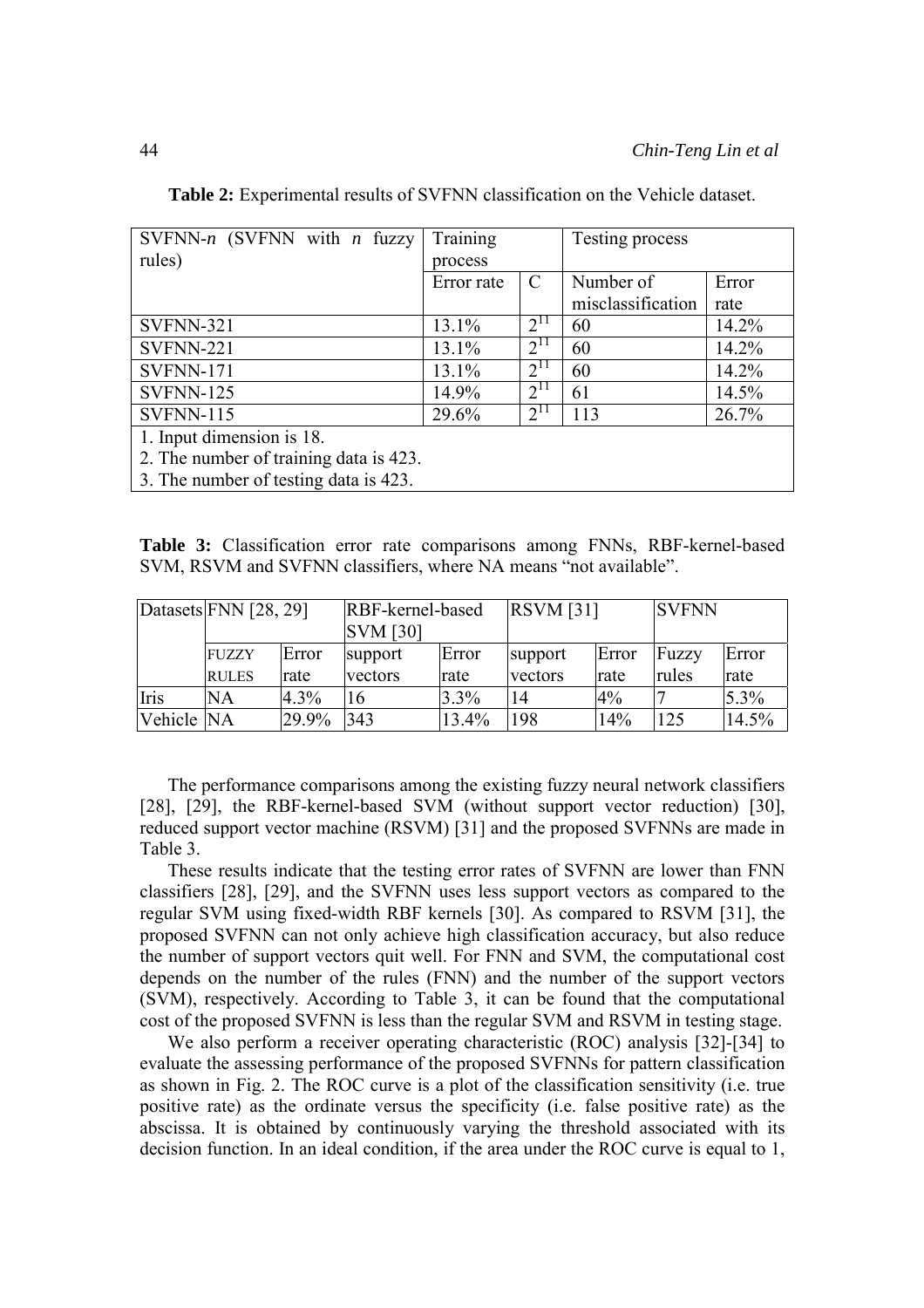it shows the best performance. In Fig. 2, the area under the ROC curve is 0.92. This result shows that the SVFNNs can perform good classification performance.



**Figure 2:** The ROC analysis of the SVFNN for the classification problem.

#### **Function Approximation**

The SVFNN is verified by the one- and two-variable functions for approximation problems. These two functions have been widely used in the literature [35]-[36]. The first function is a one-variable function defined as

$$
f^{(1)}(x) = x^{2/3} \text{ with } x \in [-2, 2]. \tag{31}
$$

The second function is a two-variable Gaussian function defined as

$$
f^{(2)}(x, y) = \exp\{-2(x^2 + y^2)\}\
$$

with

$$
x \in [-1, 1], \quad y \in [-1, 1]. \tag{32}
$$

#### **Plots of these two functions are shown in Figs. 3(a) and 4 (a).**

There are two sets of training data for each function. One is noiseless and the other is noisy. In the first function, the noiseless training set has 50 points that are generated by randomly selecting, where  $x \in [-2, 2]$ . The testing set has 200 points that are randomly generated by the same function in the same range. In the second function, the 150 training examples are generated by randomly selecting, where  $x \in [-1, 12]$ , *y*∈[-1, 1]. The testing set has 600 points that are randomly generated by the same function in the same range. The noisy training sets are generated by adding independent and identically distributed (i.i.d.) Gaussian noise, with zero mean and 0.25 standard deviation, to the original training sets. It is noted that the signal to noise ratio (SNR) is roughly equal to 4 (1/0.25=4).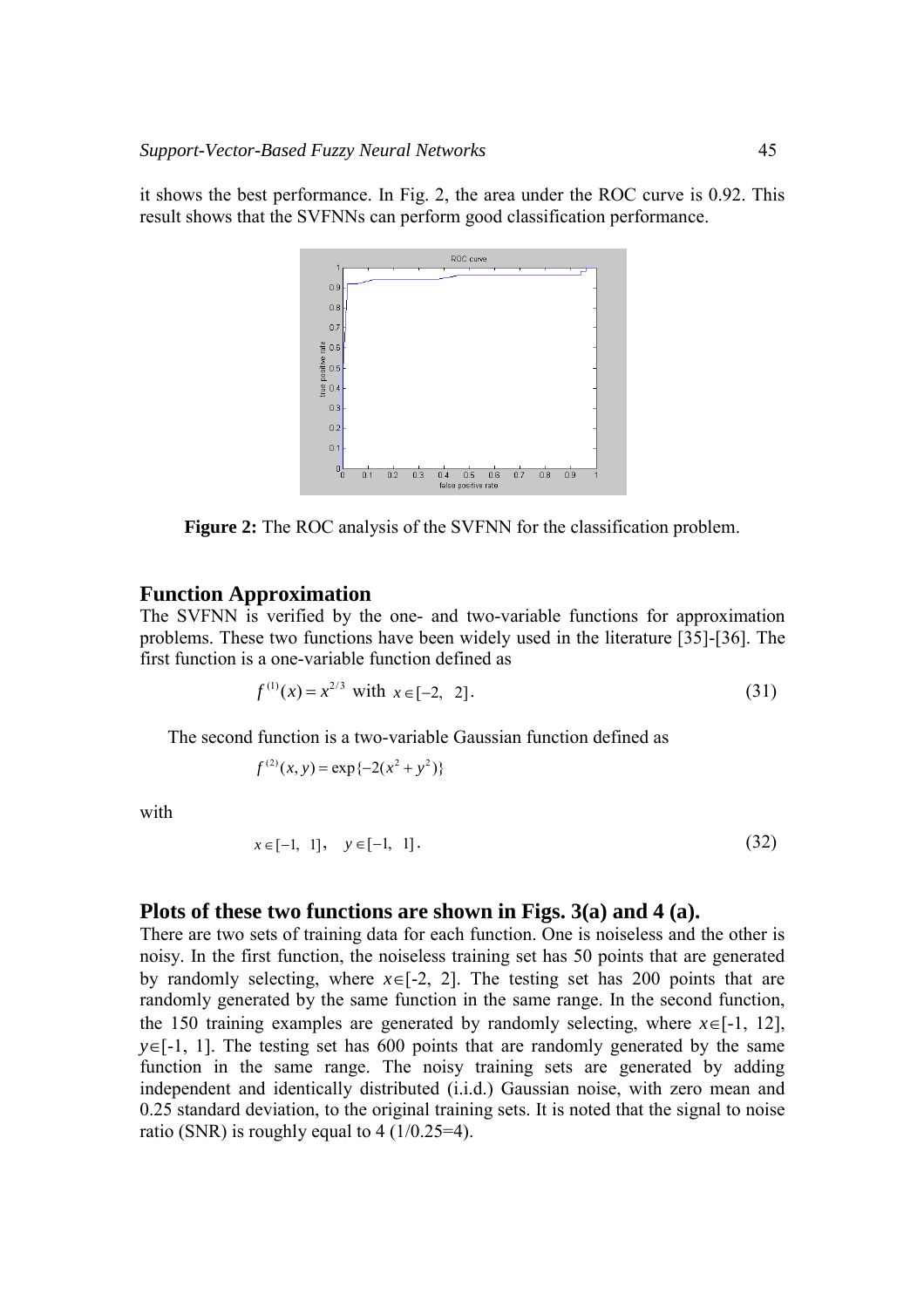The root-mean-square-error (RMSE) is used to quantify the performance of methods and it is defined as

RMSE = 
$$
\sqrt{\sum_{i=1}^{v} (y_i - \hat{y}_i)/v}
$$
, (33)

where  $y_i$  is the desired output,  $\hat{y}_i$  is the system output, and  $v$  is the number of the used training or testing data. The  $\varepsilon$ -insensitivity parameter and cost parameter *C* in (21) are selected from the range of  $\varepsilon = [0.1, 0.01, 0.001, 0.0001]$  and  $C = [10^{-1}, 10^{0}, 10^{1}, \ldots,$  $10<sup>5</sup>$ ], respectively. For the SVFNN training, we choose the ε-insensitivity parameter and cost parameter *C* that results in the best RMSE average to calculate the testing RMSE. Similarly, the parameters of SVR [37] for comparison are also selected by using the same method, too.

 Tables 4 and 5 show the training and testing RMSEs and the number of used fuzzy rules (i.e., support vectors) in the SVFNN on the two functions (Eqs. (31) and (32)), respectively. The training and testing RMSEs can reach a nice level by selecting a proper parameter set for  $\{\varepsilon, C\}$ . The criterion of determining the number of reduced fuzzy rules is the difference of the accuracy values before and after reducing one fuzzy rule. If the difference is larger than 0.2%, meaning that some important support vectors has been removed, the we stop the rule reduction. In Table 4 (a), the SVFNN is verified by the one-variable function defined as (31), where the constant *n* in the symbol SVFNN-*n* means the number of the learned fuzzy rules. It uses nineteen fuzzy rules and achieves a root mean square error (RMSE) value of 0.0009 on the training data and an RMSE value of 0.0056 on the testing data. When the number of fuzzy rules is reduced to twelve, its testing error rate is increased to 0.0060. When the number of fuzzy rules is reduced to eleven, its testing error rate is increased to 0.0092. Continuously decreasing the number of fuzzy rules will keep the error rate increasing. In Table 4 (b), the independent and identically distributed (i.i.d.) Gaussian noise, with zero mean and 0.25 standard deviation is added to the function in Table 4(a). It uses twenty-five fuzzy rules and achieves a root mean square error (RMSE) value of 0.001 on the training data and an RMSE value of 0.078 on the testing data. When the number of fuzzy rules is reduced to fifteen, its testing error rate is increased to 0.081. When the number of fuzzy rules is reduced to fourteen, its testing error rate is increased to 0.139. In Table 5, the SVFNN is verified by the twovariable functions defined as (32) and we have the similar experimental results as those in Table 4. These experimental results show that the proposed SVFNN can properly reduce the number of required fuzzy rules and maintain the good generalization ability as shown in Figs. 3(b) and 4(b). The cost parameter *C* controls the trade-off between the training error and the VC dimension of the model. Since the decision boundaries for the classification problems are usually sharper than the approximation curves for the prediction problems, the cost parameter is higher for classification problems and lower for prediction problems as comparing Tables 1, 2, 4 and 5. This phenomenon can also be observed in many related studies [11], [30].

 The performance comparisons among the adaptive-network-based fuzzy inference system (ANFIS) [38], the RBF-kernel-based SVR (without support vector reduction)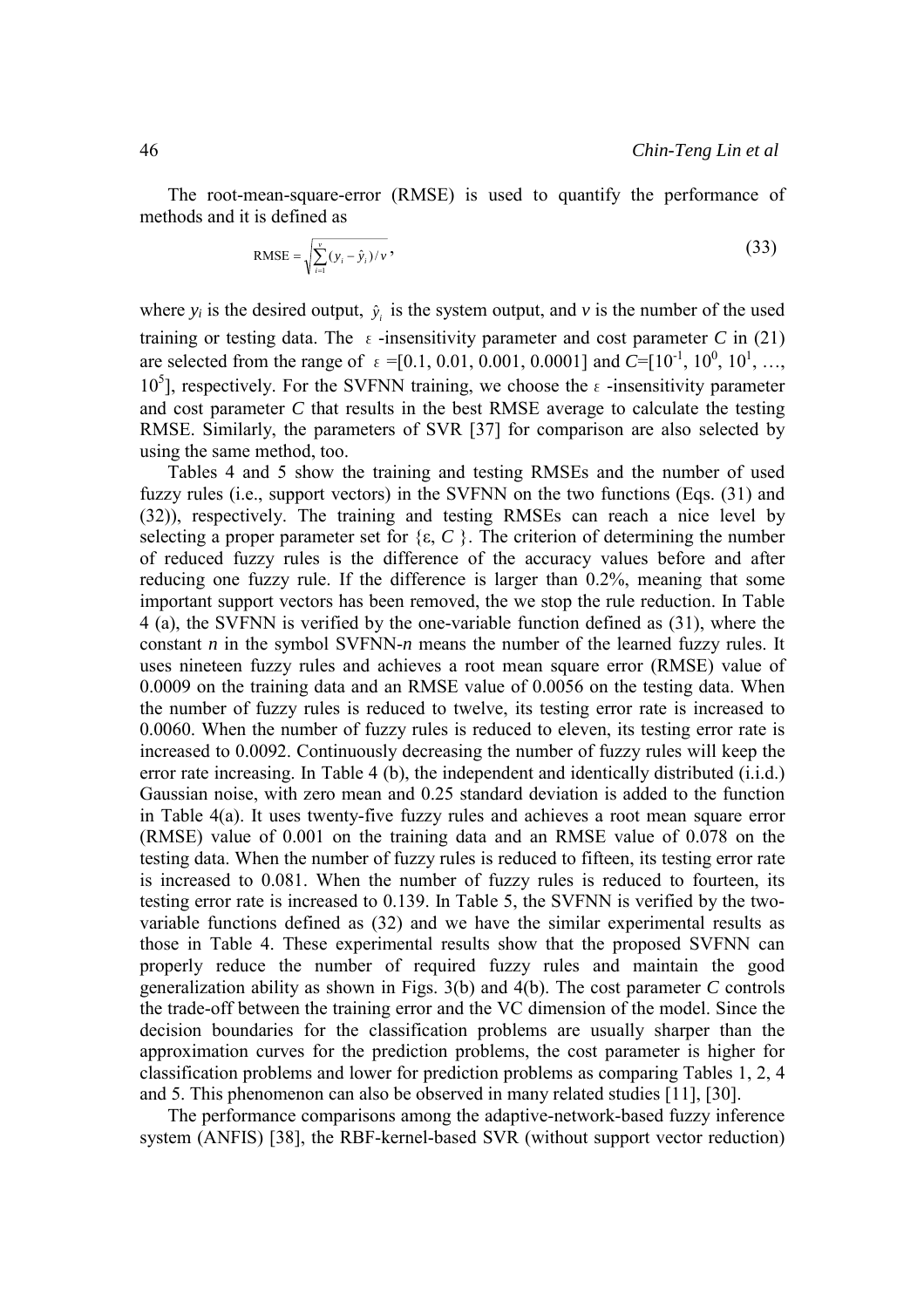[37], and the proposed SVFNN are made in Tables 6 and 7. These results indicate that SVFNN maintains the function approximation accuracy and use less support vectors as compared to the regular SVR using fixed-width RBF kernels [37]. The computational cost of the proposed SVFNN is also less than the regular SVR in the testing stage. In addition, according to Table 7 the testing results of SVFNN trained by the noisy dataset are close to results trained by the dataset without noise. It demonstrates that the proposed SVFNN has better robustness compared to conventional neuro-fuzzy inference systems, although the SVFNN uses little more rules compare with the ANFIS.

# **Conclusions**

This paper proposes novel support-vector-based fuzzy neural networks (SVFNNs), which combine the capability of statistical optimization and global generalization of support vector learning in high dimensional data spaces and the efficient human-like reasoning of FNN in handling uncertainty information. A novel adaptive fuzzy kernel function is also proposed to bring the advantages of FNNs to SVM/SVR directly and the use of the proposed fuzzy kernels provides the SVM/SVR with adaptive local representation power. The major advantages of the proposed SVFNNs are: (1) The proposed SVFNNs can automatically generate fuzzy rules and improve the accuracy of classification and approximation function. (2) They combine the optimal learning ability of SVM/SVR and the human-like reasoning of fuzzy systems. The pattern classification and function approximation ability of SVM and SVR can be improved by using the adaptive fuzzy kernels, respectively, and the operation speed can be increased by reduced fuzzy rules. (3) The ability of the structural risk minimization induction principle that forms the basis for the SVM/SVR to minimize the expected risk, gives better generalization ability to the FNN models. In the future work, we will try to develop a mechanism to automatically select the optimal initial values of the parameters used in the first phase training and the penalty parameter in the second phase training. We will also apply the proposed method to deal with huge data sets and other real problems.

**Table 4:** (a). Experimental results of SVFNN on the first function using training data without noise

| $SVFNN-n$                                                            |               | Training process | Testing process |  |  |  |
|----------------------------------------------------------------------|---------------|------------------|-----------------|--|--|--|
| (SVFNN with <i>n</i> fuzzy rules)                                    | $\mathcal{C}$ | <b>RMSE</b>      | <b>RMSE</b>     |  |  |  |
| SVFNN-19                                                             | 100           | 0.0009           | 0.0056          |  |  |  |
| SVFNN-16                                                             | 100           | 0.0009           | 0.0056          |  |  |  |
| SVFNN-12                                                             | 100           | 0.0009           | 0.0060          |  |  |  |
| SVFNN-11                                                             | 100           | 0.0015           | 0.0092          |  |  |  |
| 1. The first function is $f^{(1)}(x)=x^{2/3}$ with $x \in [-2, 2]$ . |               |                  |                 |  |  |  |
| 2. The number of training data is 50.                                |               |                  |                 |  |  |  |
| 3. The number of testing data is 200.                                |               |                  |                 |  |  |  |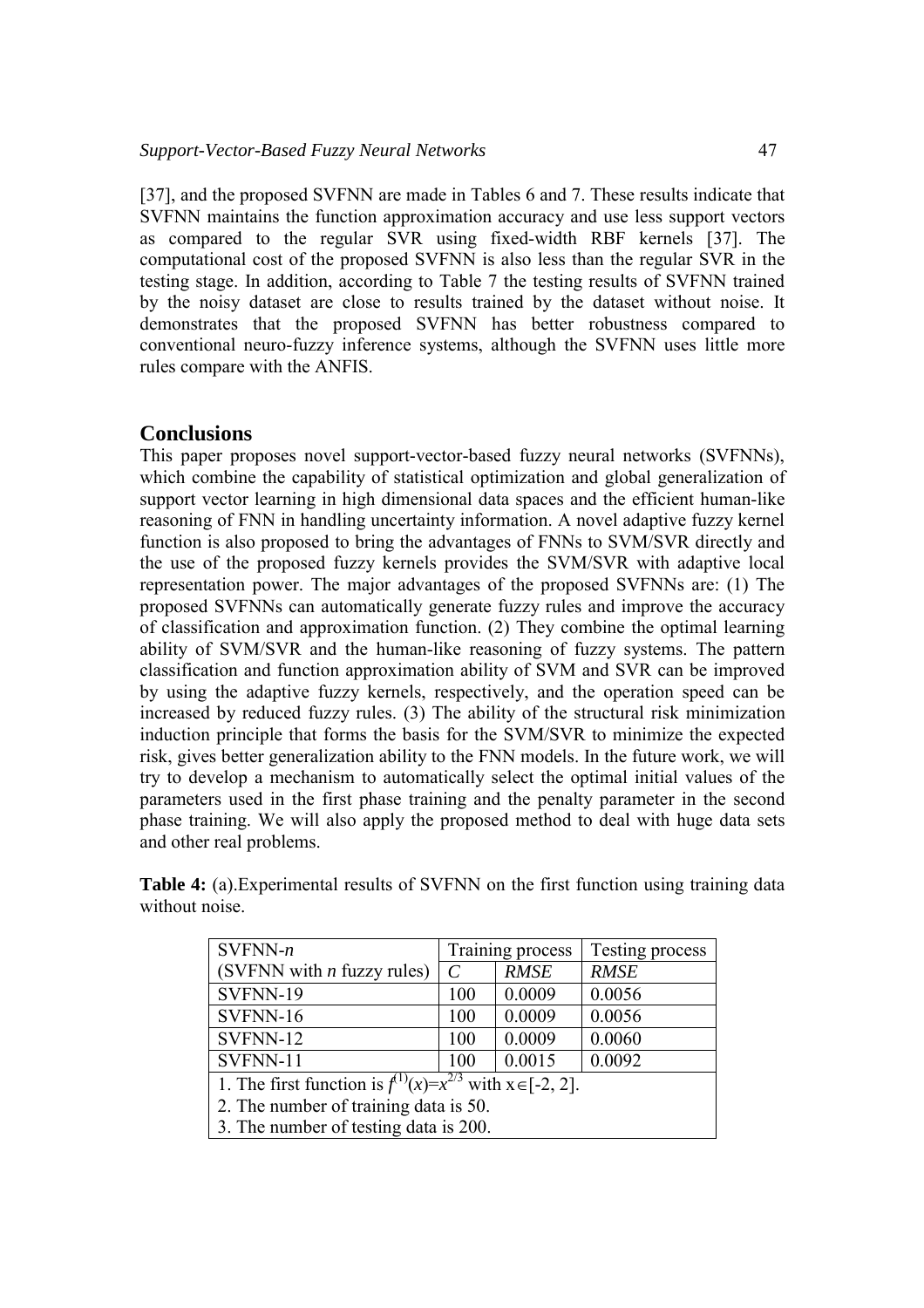(b). Experimental results of SVFNN on the first function using training data with noise.

| $SVFNN-n$                                                            |               | Training process | Testing process |  |  |  |
|----------------------------------------------------------------------|---------------|------------------|-----------------|--|--|--|
| (SVFNN with $n$ fuzzy rules)                                         | $\mathcal{C}$ | <b>RMSE</b>      | <b>RMSE</b>     |  |  |  |
| SVFNN-25                                                             | 100           | 0.001            | 0.078           |  |  |  |
| SVFNN-20                                                             | 100           | 0.001            | 0.078           |  |  |  |
| SVFNN-15                                                             | 100           | 0.001            | 0.081           |  |  |  |
| SVFNN-14                                                             | 100           | 0.0057           | 0.139           |  |  |  |
| 1. The first function is $f^{(1)}(x)=x^{2/3}$ with $x \in [-2, 2]$ . |               |                  |                 |  |  |  |
| 2. The number of training data is 50.                                |               |                  |                 |  |  |  |
| 3. The number of testing data is 200.                                |               |                  |                 |  |  |  |

**Table 5:** (a). Experimental results of SVFNN on the second function using training data without noise.

| $SVFNN-n$                                                                                               |     | Training process | Testing process |  |  |  |  |
|---------------------------------------------------------------------------------------------------------|-----|------------------|-----------------|--|--|--|--|
| (SVFNN with $n$ fuzzy rules)                                                                            |     | <b>RMSE</b>      | <b>RMSE</b>     |  |  |  |  |
| SVFNN-33                                                                                                | 100 | 0.0018           | 0.0037          |  |  |  |  |
| SVFNN-24                                                                                                | 100 | 0.0018           | 0.0037          |  |  |  |  |
| SVFNN-17                                                                                                | 100 | 0.0018           | 0.0040          |  |  |  |  |
| SVFNN-16                                                                                                | 100 | 0.002            | 0.0089          |  |  |  |  |
| 1. The second function is $f^{(2)}(x, y) = \exp\{-2(x^2 + y^2)\}\$ with $x \in [-1, 1], y \in [-1, 1].$ |     |                  |                 |  |  |  |  |
| 2. The number of training data is 150.                                                                  |     |                  |                 |  |  |  |  |
| 3. The number of testing data is 600.                                                                   |     |                  |                 |  |  |  |  |

(b). Experimental results of SVFNN on the second function using training data with noise.

| $SVFNN-n$                                                                                               |     | Training process | Testing process |  |  |  |  |
|---------------------------------------------------------------------------------------------------------|-----|------------------|-----------------|--|--|--|--|
| (SVFNN with $n$ fuzzy rules)                                                                            |     | <b>RMSE</b>      | <b>RMSE</b>     |  |  |  |  |
| SVFNN-33                                                                                                | 100 | 0.018            | 0.051           |  |  |  |  |
| SVFNN-24                                                                                                | 100 | 0.018            | 0.051           |  |  |  |  |
| SVFNN-17                                                                                                | 100 | 0.018            | 0.054           |  |  |  |  |
| SVFNN-16                                                                                                | 100 | 0.045            | 0.121           |  |  |  |  |
| 1. The second function is $f^{(2)}(x, y) = \exp\{-2(x^2 + y^2)\}\$ with $x \in [-1, 1], y \in [-1, 1].$ |     |                  |                 |  |  |  |  |
| 2. The number of training data is 150.                                                                  |     |                  |                 |  |  |  |  |
| 3. The number of testing data is 600.                                                                   |     |                  |                 |  |  |  |  |

# **Acknowledgment**

This work was supported in part by the Ministry of Education, Taiwan, R.O.C., under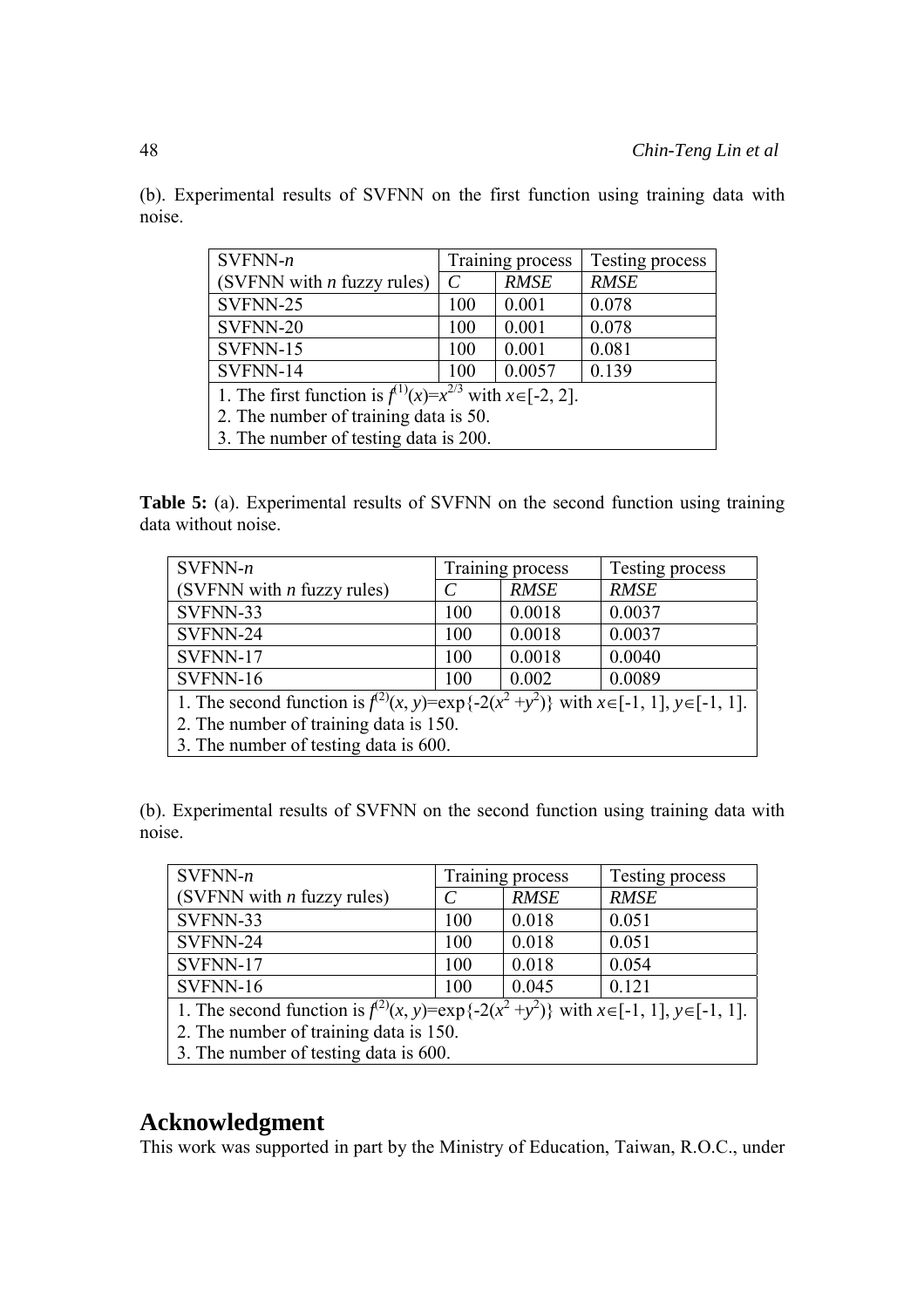Grant EX-91-E-FA06-4-4 and the Ministry of Economic Affairs, Taiwan, R.O.C., under Grant 94-EC-17-A-02-S1-032.

| <b>FUNCTION</b>              |             | <b>ANFIS</b> [38] |           | <b>RBF-kernel-based SVR [37] SVFNN</b> |             |             |             |
|------------------------------|-------------|-------------------|-----------|----------------------------------------|-------------|-------------|-------------|
|                              | Number of   | <b>RMSE</b>       | Number of |                                        | <b>RMSE</b> | Number of   | <b>RMSE</b> |
|                              | fuzzy rules |                   | support   |                                        |             | Fuzzy rules |             |
|                              |             |                   | vectors   |                                        |             |             |             |
| $f^{(1)}(x)$                 |             | 0.0067            | 50        |                                        | 0.0054      |             | 0.006       |
| $f^{(2)}(x, y)$ <sup>9</sup> |             | 0.0039            | 122       |                                        | 0.0018      |             | 0.004       |

**Table 6:** Comparisons RMSE using the training data without noise.

|  | <b>Table 7:</b> Comparisons RMSE using the training data with noise. |  |  |  |  |
|--|----------------------------------------------------------------------|--|--|--|--|
|  |                                                                      |  |  |  |  |

| <b>FUNCTION</b>              |             | <b>ANFIS</b> [38] |           | RBF-kernel-based SVR [37] SVFNN |             |                    |  |             |
|------------------------------|-------------|-------------------|-----------|---------------------------------|-------------|--------------------|--|-------------|
|                              | Number of   | <b>RMSE</b>       | Number of |                                 | <b>RMSE</b> | Number of          |  | <b>RMSE</b> |
|                              | fuzzy rules |                   | support   |                                 |             | <b>Fuzzy</b> rules |  |             |
|                              |             |                   | vectors   |                                 |             |                    |  |             |
| $f^{(1)}(x)$                 |             | 0.5               | 49        |                                 | 0.07        |                    |  | 0.081       |
| $f^{(2)}(x, y)$ <sup>9</sup> |             | 0.305             | 139       |                                 | 0.04        |                    |  | 0.054       |



Figure 3: (a) The desired output of the function shown in (31). (b) The resulting approximation by SVFNN.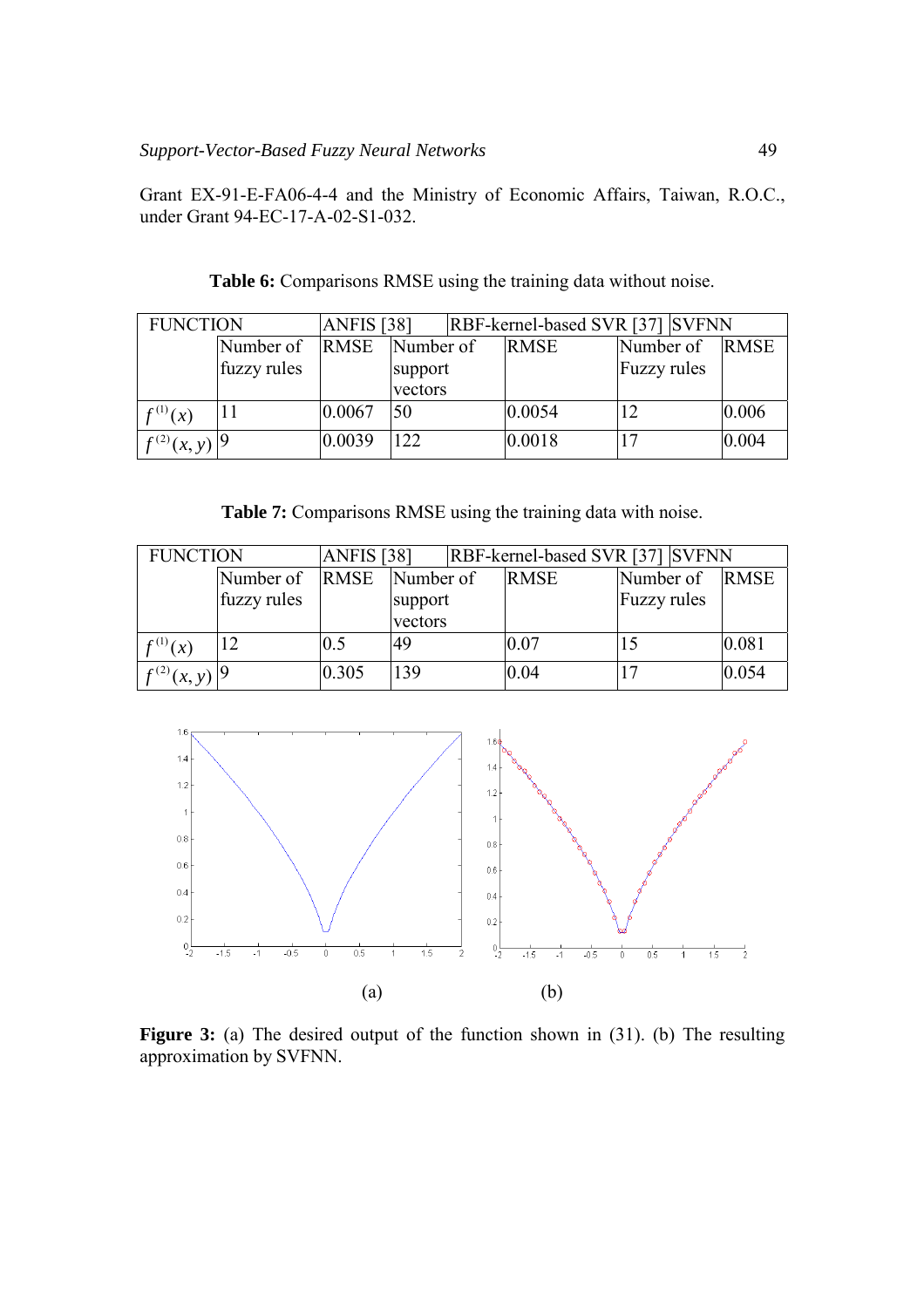

**Figure 4:** (a) The desired output of the function shown in (32). (b) The resulting approximation by SVFNN.

## **References**

- [1] W. Y. Wang, T. T. Lee, C. L. Liu, and C. H. Wang, "Function approximation using fuzzy neural networks with robust learning algorithm," IEEE Trans. Syst., Man, Cybern. Pt B, Vol. 27, pp. 740-747, Aug. 1997.
- [2] C. C. Chuang, S. F. Su, and S. S. Chen, "Robust TSK fuzzy modeling for function approximation with outliers," IEEE Trans. Fuzzy Syst., Vol. 9, pp. 810-821, Dec. 2001.
- [3] H. Pomares, I. Rojas, J. Ortega, J. Gonzalez, and A. Prieto, "Systematic approach to a self-generating fuzzy rule-table for function approximation," IEEE Trans. Syst., Man, Cybern. Pt B, Vol. 30, pp. 431-447, June 2000.
- [4] S. Wu, M. J. Er, and Y. Gao, "A fast approach for automatic generation of fuzzy rules by generalized dynamic fuzzy neural networks," IEEE Trans. Fuzzy Syst., Vol. 9, pp. 578-594, Aug. 2001.
- [5] B. Gabrys and A. Bargiela "General fuzzy min-max neural network for clustering and classification," IEEE Trans. Neural Networks, Vol. 11, pp. 769- 783, May 2000.
- [6] K. Nozaki, H. Ishibuchi, and H. Tanaka, "Adaptive fuzzy rule-based classification system," IEEE Trans. Fuzzy Syst., Vol. 4, pp. 238-250, Aug. 1996.
- [7] M. Figueiredo and F. Gomide, "Design of fuzzy systems using neurofuzzy networks," IEEE Trans. Neural Networks, Vol. 10, pp. 815-827, July 1999.
- [8] V. Vapnik, Statistical Learning Theory, New York: Wiley, 1998.
- [9] N. Cristianini and J. Shawe-Taylor, An Introduction to Support Vector Machines and Other Kernel-Based Learning Methods, Cambridge University Press, 2000.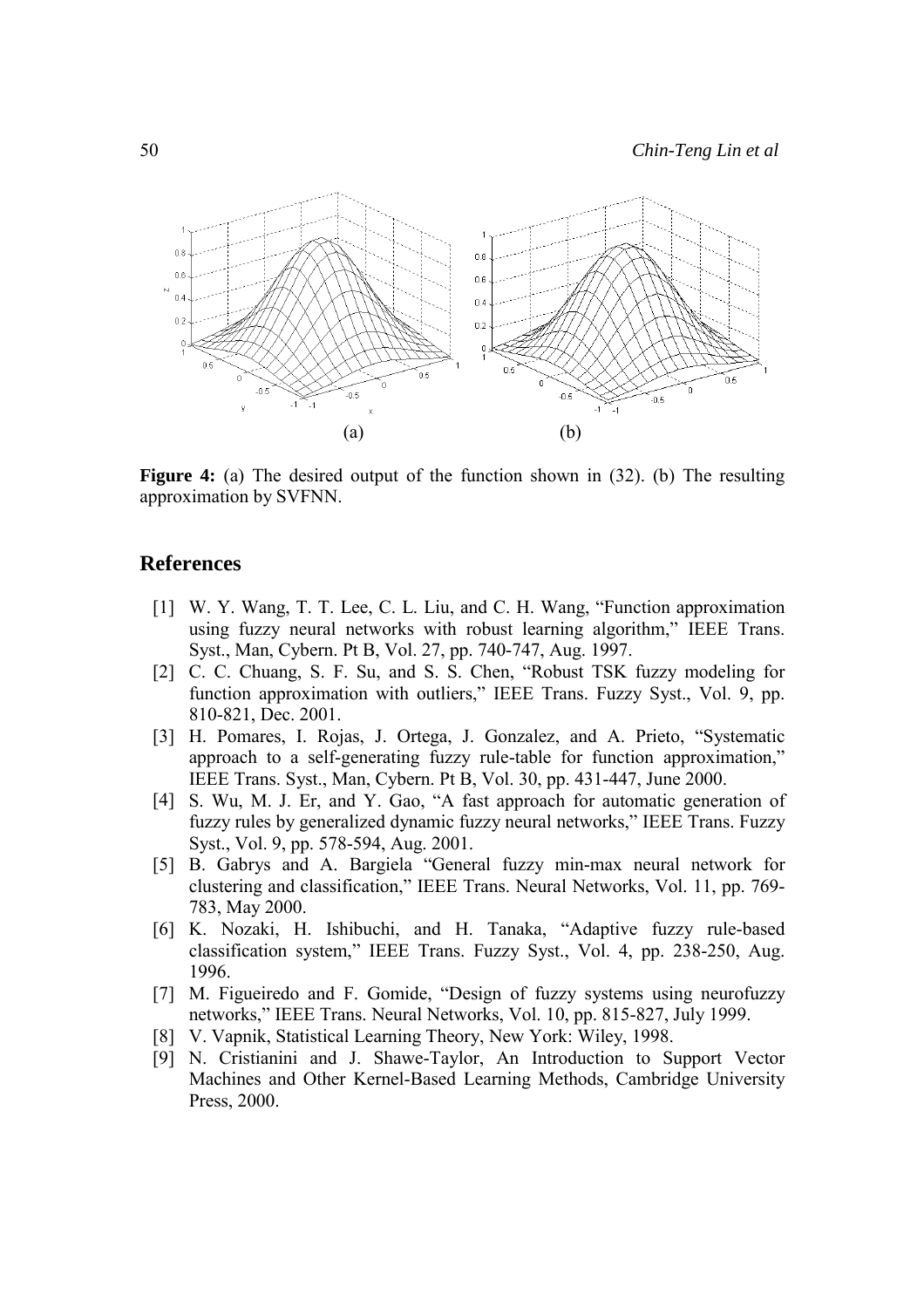- [10] V. Vapnik, S. Golowich, and A. J. Smola, "Support vector method for function approximation, regression estimation, and signal processing," in Neural Information Processing Systems. Cambridge, MA: MIT Press, Vol. 9, 1997.
- [11] C. C. Chuang, S. F. Su, J. T. Jeng, and C. C. Hsiao, "Robust support vector regression network for function approximation with outliers," IEEE Trans. Neural Networks, Vol. 13, pp. 1322-1330, Nov. 2002.
- [12] J. H. Chiang, and P. Y. Hao, "Support vector learning mechanism for fuzzy rule-based modeling: a new approach," IEEE Trans. Fuzzy Syst., Vol. 12, pp. 1-12, Feb. 2004.
- [13] S. Sohn and C. H. Dagli, "Advantages of using fuzzy class memberships in self-organizing map and support vector machines," Proc. International Joint Conference on Neural Networks (IJCNN'01), Vol. 3, pp. 1886-1890, July 2001.
- [14] Z. Sun and Y. Sun, "Fuzzy support vector machine for regression estimation," IEEE International Conference on Systems, Man, and Cybernetics (SMC'03), Vol. 4, pp. 3336-3341, Oct. 2003.
- [15] C. F. Lin and S. D. Wang, "Fuzzy support vector machines," IEEE Trans. Neural Networks, Vol. 13, pp. 464-471, March 2002.
- [16] C. F. Juang and C. T. Lin, "An on-line self-constructing neural fuzzy inference network and its applications," IEEE Trans. Fuzzy Syst., Vol. 6, pp. 12-32, Feb. 1998.
- [17] M. Setnes, R. Babuska, and H. B. Verbruggen, "Rule-based modeling: precision and transparency," IEEE Trans. Syst., Man, Cybern. Part C, Vol. 28, pp. 165-169, Feb. 1998.
- [18] C. T. Lin and C. S. G. Lee "Neural-network-based fuzzy logic control and decision system," IEEE Trans. Comput., Vol. 40, pp. 1320-1336, Dec. 1991.
- [19] J. Platt, "A resource allocating network for function interpolation," Neural Computat., Vol. 3, pp. 213-225, 1991.
- [20] J. Nie and D. A. Linkens, " Learning control using fuzzified self-organizing radial basis function network," IEEE Trans. Fuzzy Syst., Vol. 40, pp. 280-287, Nov. 1993.
- [21] C. T. Lin and C. S. G. Lee, "Reinforcement structure/parameter learning for neural-network-based fuzzy logic control systems," IEEE Trans. Fuzzy Syst., Vol. 2, pp. 46-63, Feb. 1994.
- [22] V. N. Vapnik, The Nature of Statistical Learning Theory, New York: Springer-Verlag, 1990.
- [23] B. Schölkopf, C. J. C. Burges, and A. J. Smola, Advances in Kernel Methods— Support Vector Learning, Cambridge, MA: MIT Press, 1999.
- [24] C. T. Lin, C. M. Yeh, S. F. Liang, J. F. Chung, and N. Kumar, "Support vector based fuzzy neural network for pattern classification," accept IEEE Trans. Fuzzy Syst.
- [25] B. Scholkopf, S. Mika, C. Burges, etc "Input space versus feature space in kernel-based methods," IEEE Trans. Neural Networks, Vol. 10, pp.1000-1017, Sep. 1999.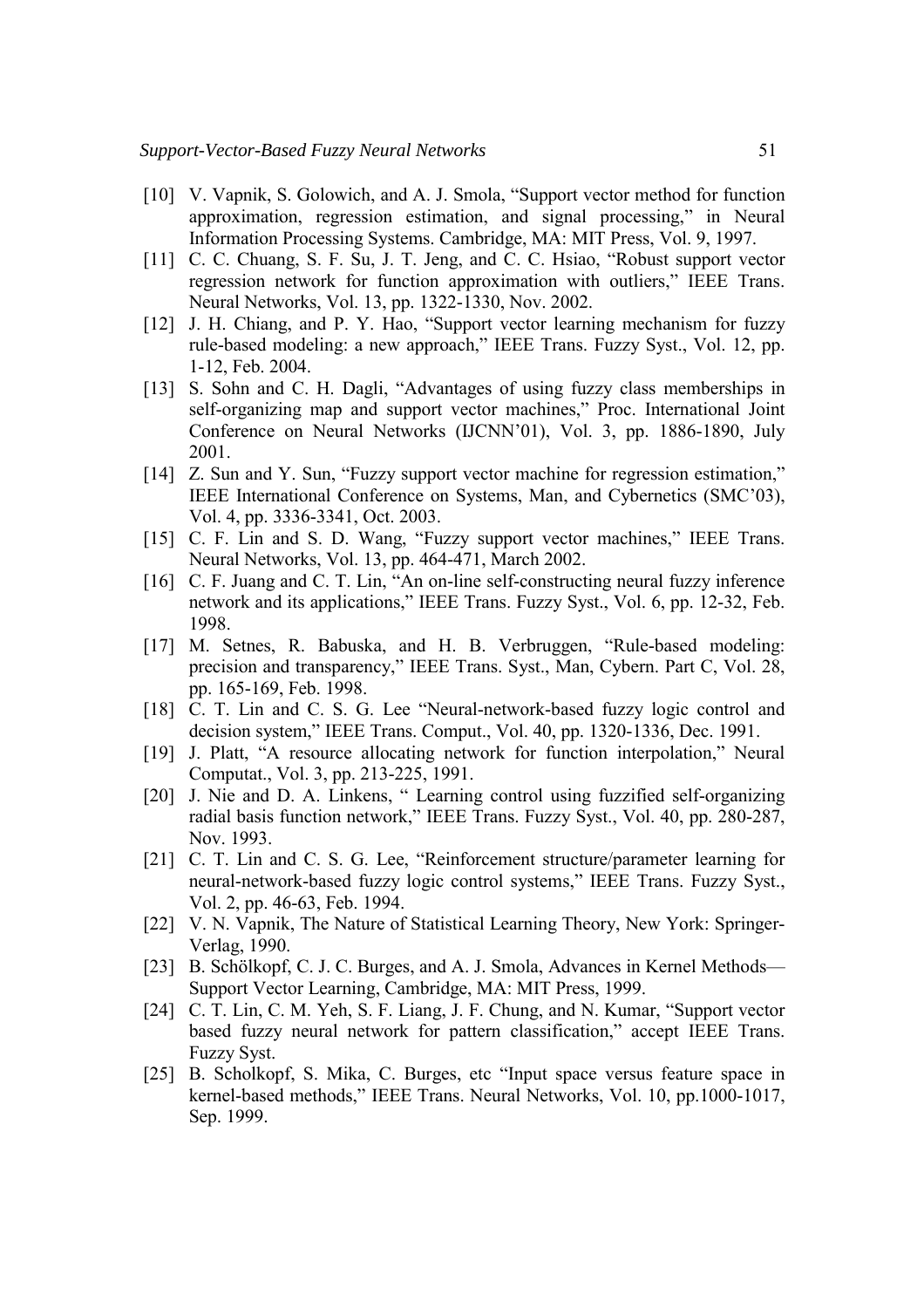- [26] C. L. Blake and C. J. Merz, (1998) UCI repository of Machine Learning Databases, Univ. California, Dept. Inform. Comput. Sci., Irvine, CA. [Online]. Available at: http://www.ics.uci.edu/~mlearn/MLRepository.html.
- [27] D. Michie, D. J. Spiegelhalter, and C. C. Taylor, (1994) Machine Learning, Neural and Statistical Classification [Online]. Available at: ftp://ftp.stams.strath.ac.uk/pub/.
- [28] H. M. Lee, C. M. Chen, J. M. Chen, and Y. L. Jou "An efficient fuzzy classifier with feature selection based on fuzzy entropy," IEEE Trans. Syst., Man, Cybern. Pt B, Vol. 31, pp. 426-432, June 2001.
- [29] M. R. Berthold and J. Diamond, "Constructive training of probabilistic neural networks," Neurocomputing, Vol. 19, pp. 167-183, 1998.
- [30] C. W. Hsu and C. J. Lin, "A comparison of methods for multiclass support vector machines," IEEE Trans. Neural Networks, Vol. 13, pp. 415-525, March 2002.
- [31] K. M. Lin and C. J. Lin, "A study on reduced support vector machines," IEEE Trans. Neural Networks, Vol. 14, pp.1449-1459, Nov. 2003.
- [32] J. A. Hanley and B. J. McNeil, "The meaning and use of the area under a receiver operating characteristic ROC curve," Radiology, Vol. 143, pp. 29-36, 1982.
- [33] C. E. Meta, "Some practical issues of experimental design and data analysis in radiological ROC studies," Investigat. Radiol., Vol. 24, pp. 234-245, 1989.
- [34] K. Woods and K. W. Bowyer, "Generating ROC curves for artificial neural networks," IEEE Trans. on Medical Imaging, Vol. 16, pp.329-337, June 1997.
- [35] K. Liano, "Robust error measure for supervised neural network learning with outliers," IEEE Trans. Neural Networks, Vol. 7, pp.246-250, Jan. 1996.
- [36] A. Suarez and J. F. Lutsko, "Globally optimal fuzzy decision trees for classification and regression," IEEE Trans. Pattern Analysis and Machine Intelligence, Vol. 21, pp. 1297-1311, Dec. 1999.
- [37] S. R. Gunn. (1999) Support vector regression-Matlab toolbox. Univ. Southampton, Southampton, U. K.. [Online]. Available at: http://kernelmachines.org.
- [38] J. S. R. Jang, C. T. Sun, and E. Mizutani, Neuro-Fuzzy and Soft Computing: A Computational Approach to Learning and Machine Intelligence, Prentice-Hall, Upper Saddle River, NJ, 1997.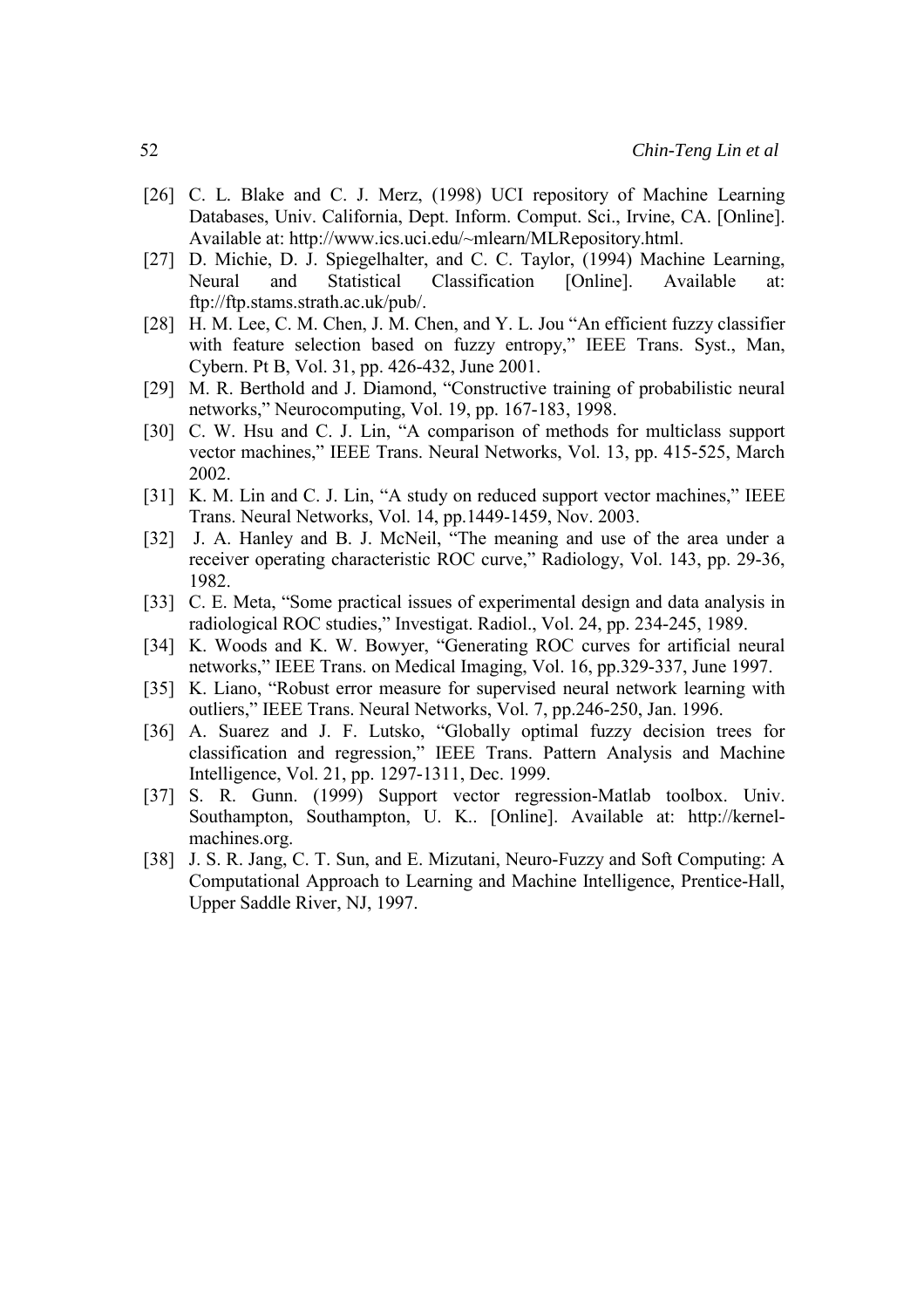# **Authors Biography**

**Dr. Chin-Teng (CT) Lin** received B.S. degree from National Chiao-Tung University (NCTU), Taiwan in 1986 and Ph.D. degrees in electrical engineering from Purdue University, U.S.A., in 1992. He is currently the Chair Professor of Electrical and Control Engineering, Associate Dean of the College of Electrical Engineering and Computer Science, and Director of Brain Research Center at NCTU. He served as the Director of the Research and Development Office of NCTU from 1998 to 2000, and the Chairman of Electrical and Control Engineering Department of NCTU from 2000 to 2003. His current research interests are fuzzy neural networks, neural networks, fuzzy systems, cellular neural networks, neural engineering, algorithms and VLSI design for pattern recognition, intelligent control, and multimedia (including image/video and speech/audio) signal processing, and intelligent transportation system (ITS). Dr. Lin is the book co-author of *Neural Fuzzy Systems— A Neuro-Fuzzy Synergism to Intelligent Systems* (Prentice Hall), and the author of *Neural Fuzzy Control Systems with Structure and Parameter Learning* (World Scientific). Dr. Lin has published over 80 journal papers in the areas of neural networks, fuzzy systems, multimedia hardware/software, and soft computing, including 60 IEEE journal papers.

 Dr. Lin is an IEEE Fellow for his contributions to biologically inspired information systems. He serves on Board of Governors at IEEE Circuits and Systems (CAS) Society in 2005 and IEEE Systems, Man, Cybernetics (SMC) Society in 2003- 2005. He is the Distinguished Lecturer of IEEE CAS Society from 2003 to 2005. Dr. Lin is the International Liaison of International Symposium of Circuits and Systems (ISCAS) 2005 in Japan, the Special Session Co-Chair of ISCAS 2006 in Greece, and the Program Co-Chair of IEEE International Conference on SMC 2006 in Taiwan. He has been the President of Asia Pacific Neural Network Assembly since 2004. Dr. Lin has received the Outstanding Research Award granted by National Science Council, Taiwan, since 1997 to present, the Outstanding Electrical Engineering Professor Award granted by the Chinese Institute of Electrical Engineering (CIEE) in 1997, the Outstanding Engineering Professor Award granted by the Chinese Institute of Engineering (CIE) in 2000, and the 2002 Taiwan Outstanding Information-Technology Expert Award. Dr. Lin was also elected to be one of the  $38<sup>th</sup>$  Ten Outstanding Rising Stars in Taiwan (2000). Dr. Lin currently serves as Associate editors of IEEE Transactions on Circuits and Systems, Part I & Part II, IEEE Transactions on Systems, Man, Cybernetics, IEEE Transactions on Fuzzy Systems, and International Journal of Speech Technology. Dr. Lin is a member of Tau Beta Pi, Eta Kappa Nu, and Phi Kappa Phi honorary societies.

**Chang-Mao Yeh** received the B.S. degree in Electronics Engineering and the M.S. degree in Computer Science and Information Engineering from the National Yunlin University of Science and Technology, Yunlin, Taiwan, R.O.C., in 1994 and 1997, respectively. He is currently working toward the Ph.D. degree in electrical and control engineering at National Chiao-Tung University, Hsinchu, Taiwan, R.O.C. He is also a Lecturer in information Networking Technology at Chungchou Institute of